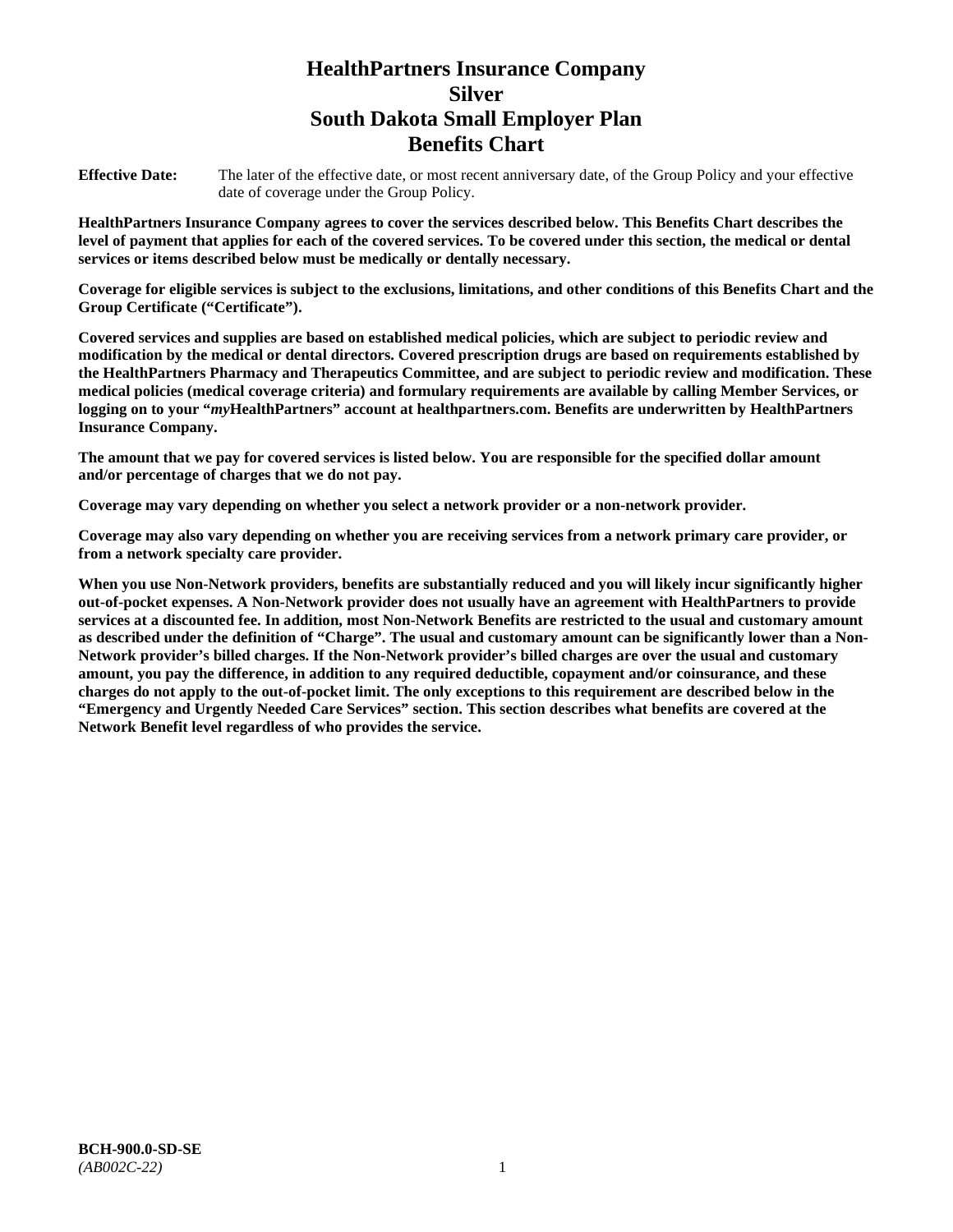# **These definitions apply to this Benefits Chart. They also apply to the Certificate.**

| <b>Biosimilar Drug:</b> | A prescription drug, approved by the Food and Drug Administration (FDA), that the FDA<br>has determined is biosimilar to and interchangeable with a biological brand name drug.<br>Biosimilar drugs are not considered generic drugs and are not covered under the generic<br>drug benefit.                                                                                                                                                                                                                                                                                                                                         |
|-------------------------|-------------------------------------------------------------------------------------------------------------------------------------------------------------------------------------------------------------------------------------------------------------------------------------------------------------------------------------------------------------------------------------------------------------------------------------------------------------------------------------------------------------------------------------------------------------------------------------------------------------------------------------|
| <b>Brand Name Drug:</b> | A prescription drug, approved by the Food and Drug Administration (FDA), that is<br>manufactured, sold, or licensed for sale under a trademark by the pharmaceutical company<br>that originally researched and developed the drug. Brand name drugs have the same active-<br>ingredient formula as the generic version of the drug. However, generic drugs are<br>manufactured and sold by other drug manufacturers and are generally not available until<br>after the patent on the brand name drug has expired. A few brand name drugs may be<br>covered at the generic drug benefit level if this is indicated on the Formulary. |
| <b>Calendar Year:</b>   | This is the 12-month period beginning 12:01 A.M. Central Time, on January 1, and ending<br>12:00 A.M. Central Time of the next following December 31.                                                                                                                                                                                                                                                                                                                                                                                                                                                                               |
| <b>Charge:</b>          | For covered services delivered by a network provider this is the provider's discounted<br>charge for a given medical/surgical service, procedure or item.                                                                                                                                                                                                                                                                                                                                                                                                                                                                           |
|                         | For covered services delivered by non-network providers, a contracted rate may apply if<br>such arrangement is available to HealthPartners.                                                                                                                                                                                                                                                                                                                                                                                                                                                                                         |
|                         | For the usual and customary charge for covered services delivered by non-network<br>providers, our payment is calculated using one of the following options to be determined at<br>HealthPartners' discretion: 1) a percentage of the Medicare fee schedule; 2) a comparable<br>schedule if the service is not on the Medicare fee schedule; or 3) a commercially<br>reasonable rate for such service.                                                                                                                                                                                                                              |
|                         | The usual and customary charge is the maximum amount allowed that we consider in the<br>calculation of the payment of charges incurred for certain covered services. You must pay<br>for any charges above the usual and customary charge, and they do not apply to the Out-of-<br>Pocket Limit.                                                                                                                                                                                                                                                                                                                                    |
|                         | A charge is incurred for covered ambulatory medical and surgical services, on the date the<br>service or item is provided. A charge is incurred for covered inpatient services, on the date<br>of admission to a hospital. To be covered, a charge must be incurred on or after your<br>effective date and on or before the termination date.                                                                                                                                                                                                                                                                                       |
| Copayment/Coinsurance:  | The specified dollar amount, or percentage, of charges incurred for covered services, which<br>we do not pay, but which you must pay, each time you receive certain medical services,<br>procedures or items. Our payment for those covered services or items begins after the<br>copayment or coinsurance is satisfied. Covered services or items requiring a copayment or<br>coinsurance are specified in this Benefits Chart.                                                                                                                                                                                                    |
|                         | For services provided by a network provider:                                                                                                                                                                                                                                                                                                                                                                                                                                                                                                                                                                                        |
|                         | An amount which is listed as a flat dollar copayment is applied to a network provider's<br>discounted charges for a given service. However, if the network provider's discounted<br>charge for a service or item is less than the flat dollar copayment, you will pay the network<br>provider's discounted charge. An amount which is listed as a percentage of charges or<br>coinsurance is based on the network provider's discounted charges, calculated at the time<br>the claim is processed, which may include an agreed upon fee schedule rate for case rate or<br>withhold arrangements.                                    |
|                         | For services provided by a non-network provider:                                                                                                                                                                                                                                                                                                                                                                                                                                                                                                                                                                                    |
|                         | Any copayment or coinsurance is applied to the lesser of the provider's charges or the<br>usual and customary charge for a service.                                                                                                                                                                                                                                                                                                                                                                                                                                                                                                 |
|                         | A copayment or coinsurance is due at the time a service is provided, or when billed by the<br>provider. The copayment or coinsurance applicable for a scheduled visit with a network<br>provider will be collected for each visit, late cancellation and failed appointment.                                                                                                                                                                                                                                                                                                                                                        |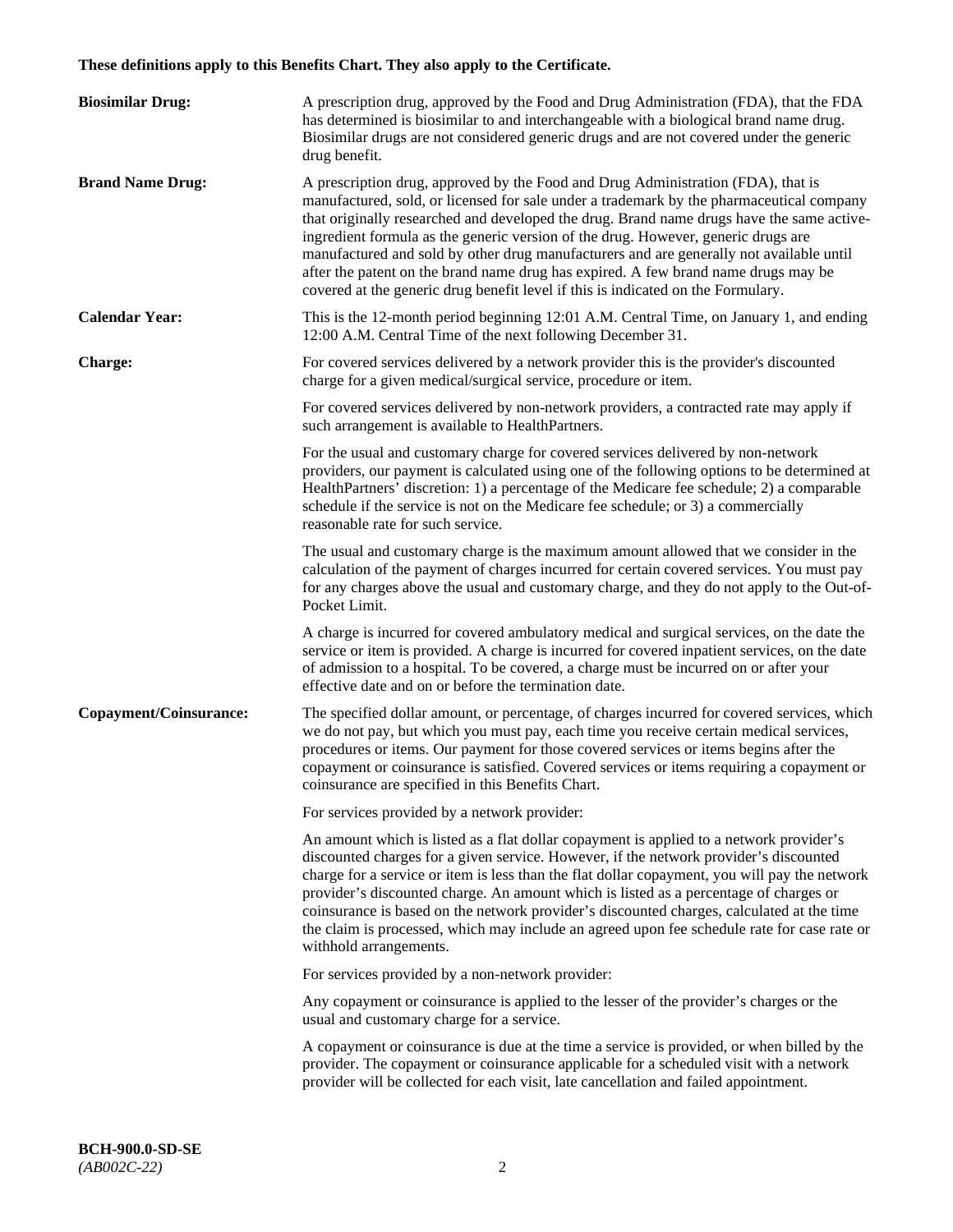| Deductible:                      | The specified dollar amount of charges incurred for covered services, which we do not pay,<br>but an enrollee or a family has to pay first in a calendar year. Our payment for those<br>services or items begins after the deductible is satisfied. If you have a family deductible,<br>each individual family member may only contribute up to the individual deductible amount<br>toward the family deductible. An individual's copayments and coinsurance do not apply<br>toward the family deductible. For Network Benefits, your family deductible will follow the<br>family deductible for the highest Benefit Level in which any family member is enrolled<br>during that calendar year. For network providers, the amount of the charges that apply to<br>the deductible are based on the network provider's discounted charges, calculated at the<br>time the claim is processed, which may include an agreed upon fee schedule rate for case<br>rate or withhold arrangements. For non-network providers, the amount of charges that<br>apply to the deductible are the lesser of the provider's charges or the usual and customary<br>charge for a service. |
|----------------------------------|------------------------------------------------------------------------------------------------------------------------------------------------------------------------------------------------------------------------------------------------------------------------------------------------------------------------------------------------------------------------------------------------------------------------------------------------------------------------------------------------------------------------------------------------------------------------------------------------------------------------------------------------------------------------------------------------------------------------------------------------------------------------------------------------------------------------------------------------------------------------------------------------------------------------------------------------------------------------------------------------------------------------------------------------------------------------------------------------------------------------------------------------------------------------|
|                                  | Any amounts paid or reimbursed by a third party, including, but not limited to: point of<br>service rebates, manufacturer coupons, manufacturer debit cards or other forms of direct<br>reimbursement to an Insured for a product or service, will not apply toward the deductible,<br>to the extent permitted under state and federal law.                                                                                                                                                                                                                                                                                                                                                                                                                                                                                                                                                                                                                                                                                                                                                                                                                            |
|                                  | Your plan has an embedded deductible. This means once an Insured meets the individual<br>deductible, the plan begins paying benefits for that person. If two or more members of the<br>family meet the family deductible, the plan begins paying benefits for all members of the<br>family, regardless of whether each Insured has met the individual deductible. However, an<br>Insured may not contribute more than the individual deductible toward the family<br>deductible.                                                                                                                                                                                                                                                                                                                                                                                                                                                                                                                                                                                                                                                                                       |
|                                  | All services are subject to the deductible unless otherwise indicated below in this Benefits<br>Chart.                                                                                                                                                                                                                                                                                                                                                                                                                                                                                                                                                                                                                                                                                                                                                                                                                                                                                                                                                                                                                                                                 |
| <b>Formulary:</b>                | This is a current list, which may be revised from time to time, of prescription drugs,<br>medications, equipment and supplies covered by us as indicated in this Benefits Chart<br>which are covered at the highest benefit level. Some drugs on the Formulary may require<br>prior authorization to be covered as formulary drugs. The Formulary, and information on<br>drugs that require prior authorization, are available by calling Member Services, or logging<br>on to your "myHealthPartners" account at healthpartners.com.                                                                                                                                                                                                                                                                                                                                                                                                                                                                                                                                                                                                                                  |
| <b>Generic Drug:</b>             | A prescription drug approved by the Food and Drug Administration (FDA) that the FDA<br>has determined is comparable to a brand name drug product in dosage form, strength, route<br>of administration, quality, intended use and documented bioequivalence. Generally, generic<br>drugs cost less than brand name drugs. Some brand name drugs may be covered at the<br>generic drug benefit level if this is indicated on the Formulary.                                                                                                                                                                                                                                                                                                                                                                                                                                                                                                                                                                                                                                                                                                                              |
| <b>Lifetime Maximum Benefit:</b> | The specified coverage limit actually paid by us for services and/or charges incurred by<br>you for a given procedure or diagnosis. Payment of benefits under this Benefits Chart<br>ceases when that Lifetime Maximum Benefit is reached. You have to pay for subsequent<br>charges.                                                                                                                                                                                                                                                                                                                                                                                                                                                                                                                                                                                                                                                                                                                                                                                                                                                                                  |
| <b>Non-Formulary Drug:</b>       | This is a prescription drug, approved by the Food and Drug Administration (FDA), that is<br>not on the Formulary, is medically necessary and is not investigative or otherwise excluded<br>under the Certificate.                                                                                                                                                                                                                                                                                                                                                                                                                                                                                                                                                                                                                                                                                                                                                                                                                                                                                                                                                      |
| <b>Out-of-Pocket Expenses:</b>   | You pay the specified copayments/coinsurance and deductibles applicable for particular<br>services, subject to the Out-of-Pocket Limit described below. These amounts are in<br>addition to the monthly premium payments.                                                                                                                                                                                                                                                                                                                                                                                                                                                                                                                                                                                                                                                                                                                                                                                                                                                                                                                                              |
| <b>Out-of-Pocket Limit:</b>      | You pay the copayments/coinsurance and deductibles for covered services, to the<br>individual or family Out-of-Pocket Limit. Thereafter we cover 100% of charges incurred<br>for all other covered services, for the rest of the calendar year. You pay amounts greater<br>than the Out-of-Pocket Limit if you exceed any Lifetime Maximum Benefit, or visit or day<br>limits.                                                                                                                                                                                                                                                                                                                                                                                                                                                                                                                                                                                                                                                                                                                                                                                         |
|                                  | Non-Network Benefits above the usual and customary charge (see definition of charge<br>above) do not apply to the Out-of-Pocket Limit.                                                                                                                                                                                                                                                                                                                                                                                                                                                                                                                                                                                                                                                                                                                                                                                                                                                                                                                                                                                                                                 |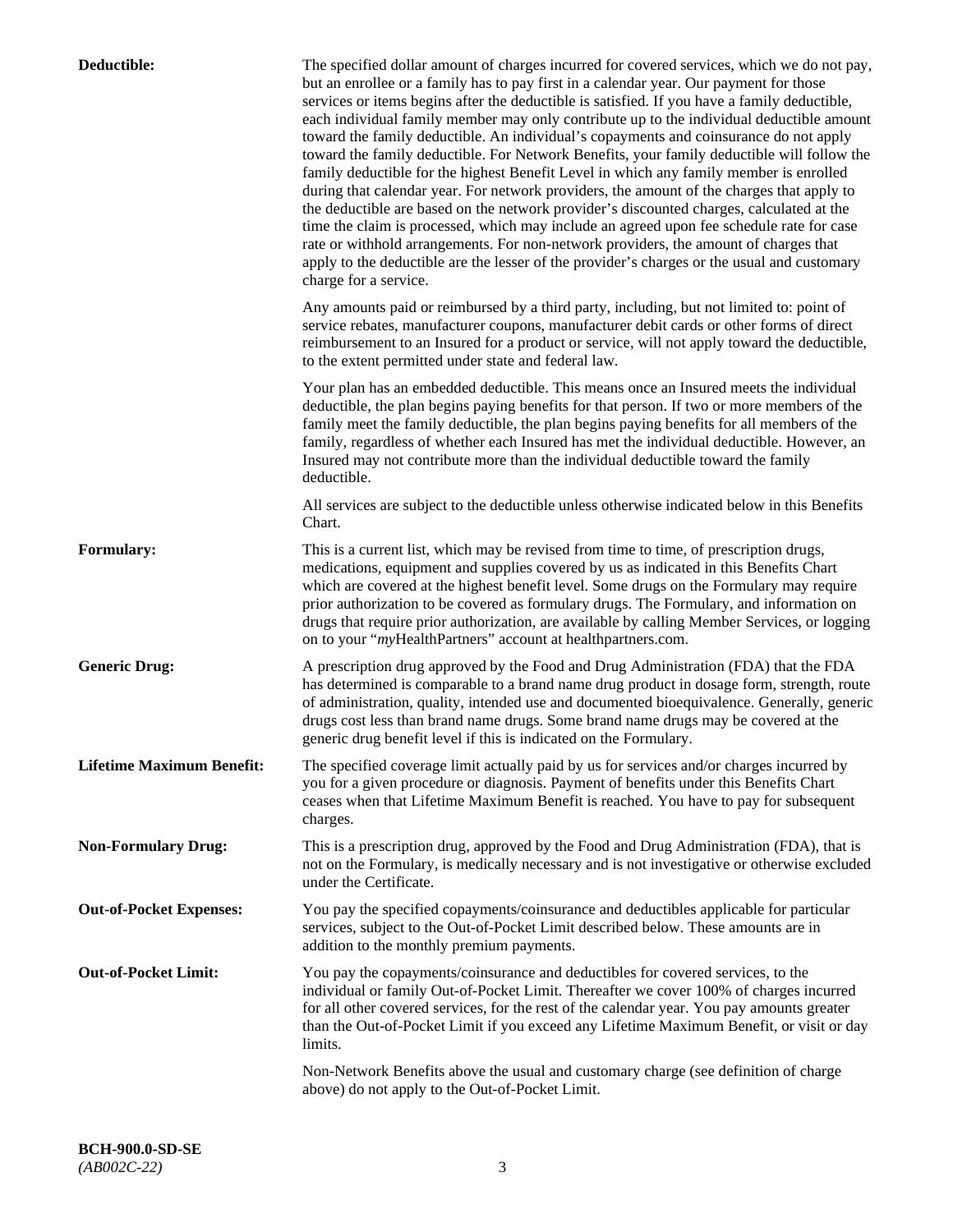|                                  | Non-Network Benefits for transplant surgery and bariatric surgery do not apply to the<br>Out-of-Pocket Limit.                                                                                                                                                                                                                                                                                                                                                                                                                         |
|----------------------------------|---------------------------------------------------------------------------------------------------------------------------------------------------------------------------------------------------------------------------------------------------------------------------------------------------------------------------------------------------------------------------------------------------------------------------------------------------------------------------------------------------------------------------------------|
|                                  | Any amounts paid or reimbursed by a third party, including, but not limited to: point of<br>service rebates, manufacturer coupons, manufacturer debit cards or other forms of direct<br>reimbursement to an Insured for a product or service, will not apply as an out of pocket<br>expense, to the extent permitted under state and federal law.                                                                                                                                                                                     |
|                                  | You are responsible to keep track of the out-of-pocket expenses. Contact our Member<br>Services Department for assistance in determining the amount paid by the enrollee for<br>specific eligible services received. Claims for reimbursement under the Out-of-Pocket<br>Limit provisions are subject to the same time limits and provisions described under the<br>"Claims Provisions" section of the Certificate.                                                                                                                   |
| <b>Primary Care Providers:</b>   | These are providers in the following categories: Family Practice, General Practice, Internal<br>Medicine, Pediatrics, Adolescent Medicine, Adult Medicine and Geriatrics.                                                                                                                                                                                                                                                                                                                                                             |
| <b>Specialty Care Providers:</b> | These are providers who are not in the following categories: Family Practice, General<br>Practice, Internal Medicine, Pediatrics, Adolescent Medicine, Adult Medicine and<br>Geriatrics.                                                                                                                                                                                                                                                                                                                                              |
| <b>Specialty Drug List:</b>      | This is a current list, which may be revised from time to time, of prescription drugs,<br>medications, equipment and supplies, which are typically bio-pharmaceuticals. The<br>purpose of a Specialty Drug List is to facilitate enhanced monitoring of complex therapies<br>used to treat specific conditions. Specialty drugs are covered by us as indicated in this<br>Benefits Chart. The Specialty Drug List is available by calling Member Services, or<br>logging on to your "myHealthPartners" account at healthpartners.com. |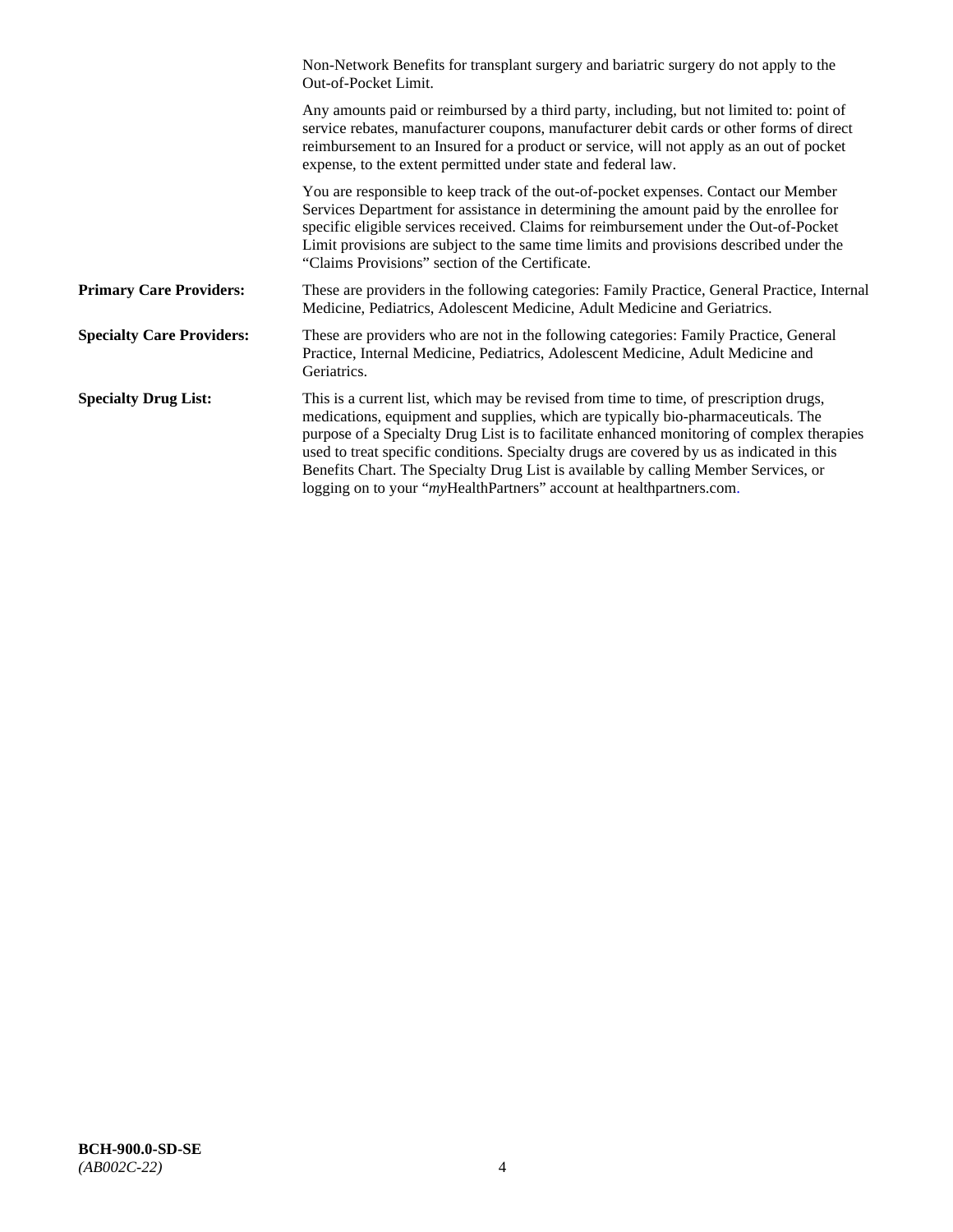# **DEDUCTIBLES, OUT-OF-POCKET LIMITS AND LIFETIME MAXIMUMS**

#### **Individual Calendar Year Deductible**

| <b>Network Benefits</b> | <b>Non-Network Benefits</b> |
|-------------------------|-----------------------------|
| \$5,000                 | \$10,000                    |

#### **Family Calendar Year Deductible**

| <b>Network Benefits</b> | <b>Non-Network Benefits</b> |
|-------------------------|-----------------------------|
| \$10,000                | \$20,000                    |

Separate deductibles must be satisfied under the Network Benefits and Non-Network Benefits.

Your plan has an embedded deductible. This means once an insured meets the individual deductible, the plan begins paying benefits for that person. If two or more members of the family meet the family deductible, the plan begins paying benefits for all members of the family, regardless of whether each insured has met the individual deductible. However, an insured may not contribute more than the individual deductible toward the family deductible.

Any amounts paid or reimbursed by a third party, including but not limited to: point of service rebates, manufacturer coupons, manufacturer debit cards or other forms of direct reimbursement to an insured for a product or service, will not apply toward the deductible, to the extent permitted under state and federal law.

#### **Individual Calendar Year Out-of-Pocket Limit**

| <b>Network Benefits</b> | <b>Non-Network Benefits</b> |
|-------------------------|-----------------------------|
| \$8,000                 | \$30,000                    |

#### **Family Calendar Year Out-of-Pocket Limit**

| <b>Network Benefits</b> | <b>Non-Network Benefits</b> |
|-------------------------|-----------------------------|
| \$16,000                | \$60,000                    |

Separate Out-of-Pocket Limits must be satisfied under Network Benefits and Non-Network Benefits.

Non-Network Benefits above the usual and customary charge will not apply toward the individual or family Out-of-Pocket Limit.

Non-Network Benefits for transplant surgery and bariatric surgery do not apply to the Out-of-Pocket Limit.

Any amounts paid or reimbursed by a third party, including, but not limited to: point of service rebates, manufacturer coupons, manufacturer debit cards or other forms of direct reimbursement to an Insured for a product or service, will not apply as an outof-pocket expense, to the extent permitted under state and federal law.

# **Lifetime Maximum Benefit for Bariatric Surgery**

| <b>Network Benefits</b> | <b>Non-Network Benefits</b> |
|-------------------------|-----------------------------|
| Unlimited.              | \$5,000                     |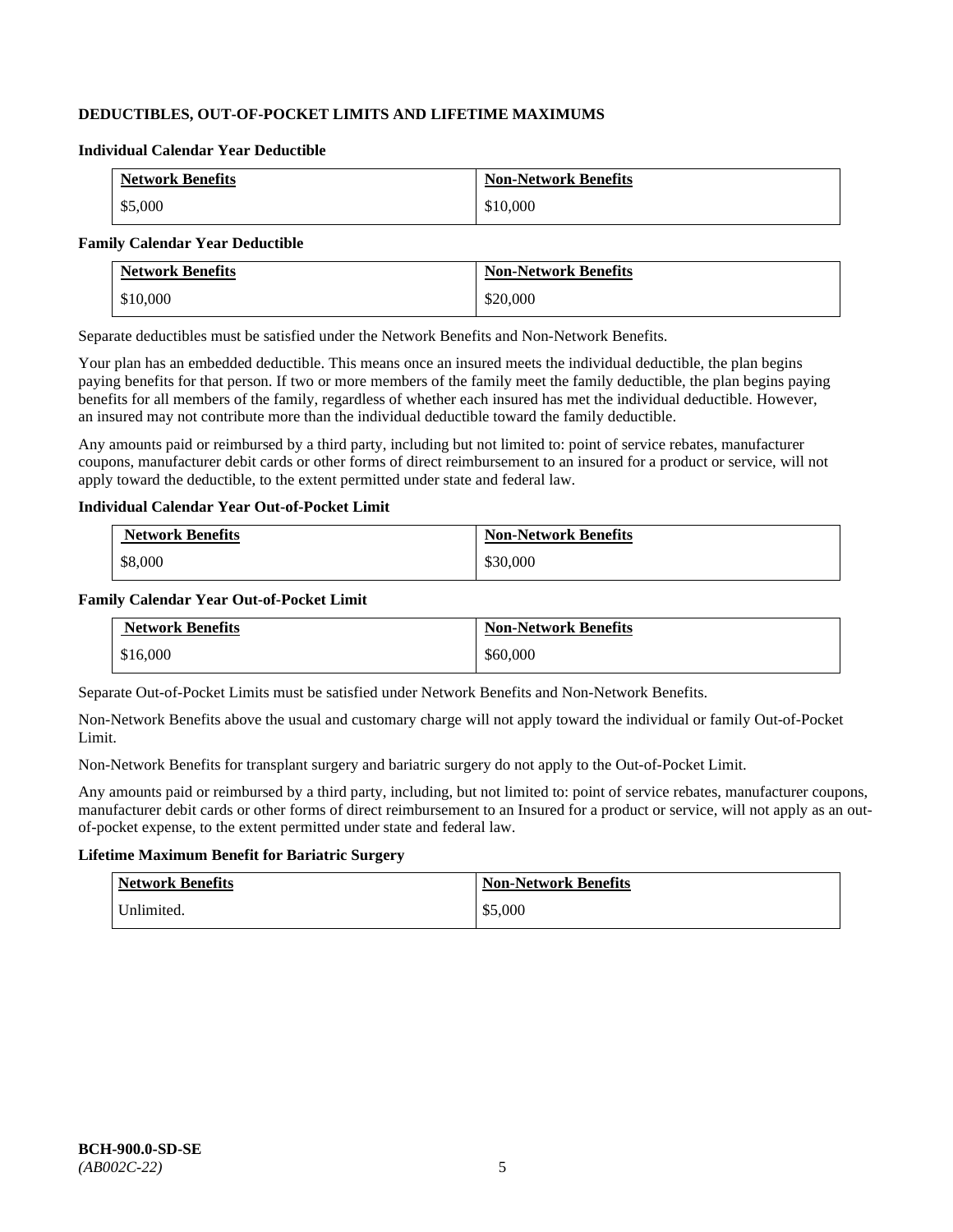# **AMBULANCE AND MEDICAL TRANSPORTATION**

#### **Covered Services:**

We cover ambulance and medical transportation for medical emergencies. We also cover medically necessary, non-emergency medical transportation if it meets our medical coverage criteria. Covered services and supplies are based on established medical policies, which are subject to periodic review and modification by the medical or dental directors. These medical policies (medical coverage criteria) and applicable prior authorization requirements are available by calling Member Services, or logging on to your "*my*HealthPartners" account at [healthpartners.com.](http://healthpartners.com/)

| <b>Network Benefits</b>      | <b>Non-Network Benefits</b> |
|------------------------------|-----------------------------|
| 70% of the charges incurred. | See Network Benefits.       |

#### **Not Covered:**

• See "Services Not Covered" in the Certificate.

#### **AUTISM SERVICES**

#### **Covered Services:**

We cover Applied Behavioral Analysis (ABA) and Intensive Early Intervention Behavioral Therapy (IEIBT) for treatment of autism spectrum disorders for children under age 18. We have the right to review the treatment that an Insured is receiving not more than once every three months, without a contract stipulating that a more frequent review is necessary.

A person who performs ABA must:

- be licensed by the South Dakota Board of Medical and Osteopathic Examiners or the Board of Examiners of Psychologists and have documented training and competence in applied behavior analysis; or
- be licensed by the South Dakota Board of Social Workers as a licensed behavior analyst.

Physical therapy, occupational therapy and speech therapy are covered under the "Physical Therapy, Occupational Therapy and Speech Therapy" section. Medications are covered under the "Prescription Drug Services" section. Covered services are based on established medical policies, which are subject to periodic review and modification by the medical directors. These medical policies (medical coverage criteria) are available online at [healthpartners.com](http://healthpartners.com/) or by calling Member Services.

Coverage for applied behavior analysis will provide an annual maximum benefit for Network and Non-Network Benefits combined, that may not be less than:

- Through age 6**:** 1,300 hours per calendar year
- Age 7 through age 13**:** 900 hours per calendar year
- Age 14 through age 18**:** 450 hours per calendar year

| <b>Network Benefits</b>                                                                                                                  | <b>Non-Network Benefits</b> |
|------------------------------------------------------------------------------------------------------------------------------------------|-----------------------------|
| 100% of the charges incurred, subject to your copayment 50% of the charges incurred.<br>of \$50 per visit.<br>Deductible does not apply. |                             |

### **Not Covered:**

• See "Services Not Covered" in the Certificate.

### **BEHAVIORAL HEALTH SERVICES**

#### **Covered Services:**

Covered services are based on established medical policies, which are subject to periodic review and modification by the medical directors. These medical policies (medical coverage criteria) are available by calling Member Services, or logging on to your "*my*HealthPartners" account at [healthpartners.com.](http://healthpartners.com/)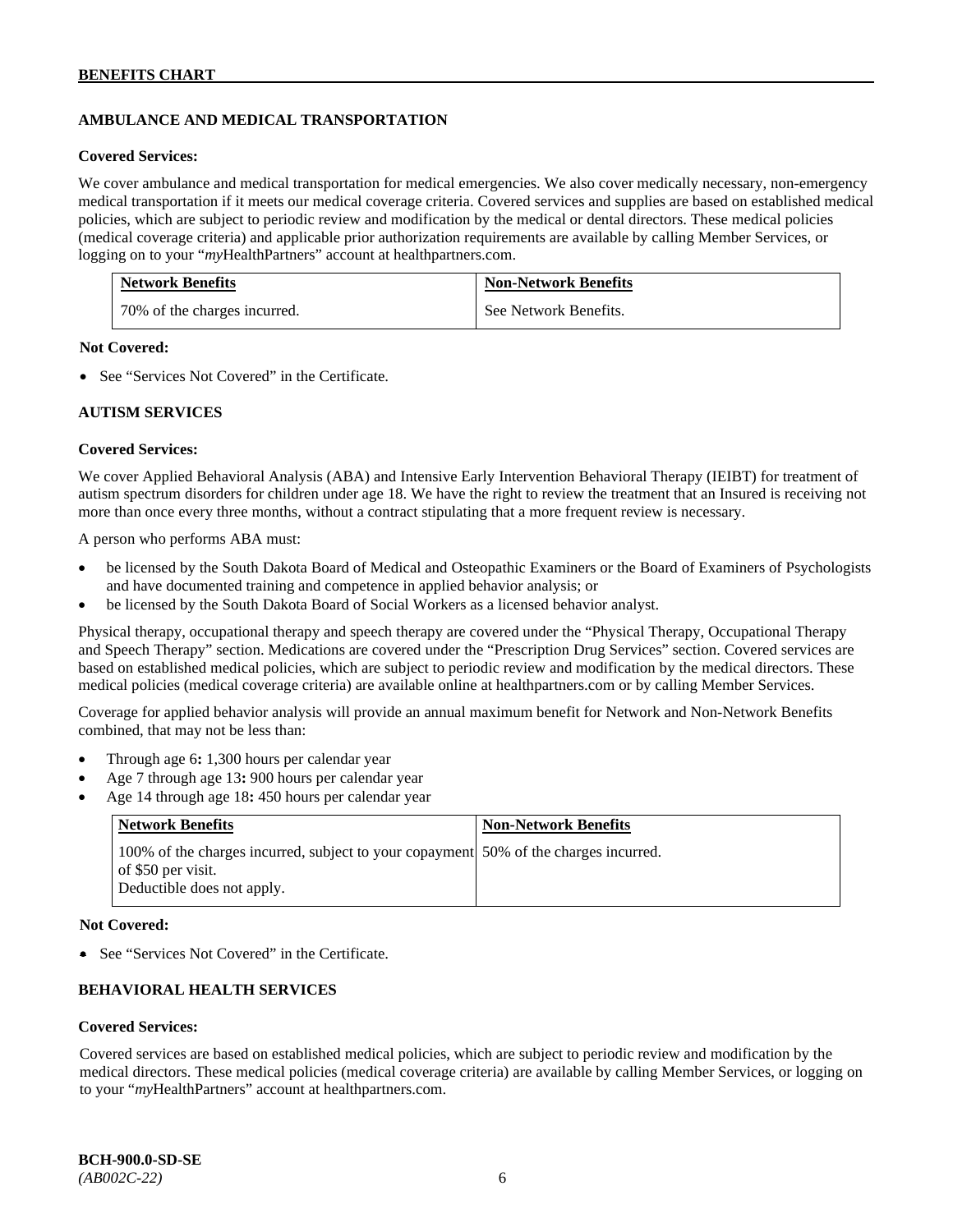### **Mental Health Services**

We cover services for mental health diagnoses as described in the Diagnostic and Statistical Manual of Mental Disorders – Fifth Edition (DSM-5) (most recent edition).

**Outpatient services including intensive outpatient and day treatment services:** We cover medically necessary outpatient professional mental health services for evaluation, crisis intervention, and treatment of mental health disorders.

A comprehensive diagnostic assessment will be used as the basis for a determination by a mental health professional, concerning the appropriate treatment and the extent of services required.

Outpatient services we cover for a diagnosed mental health condition include the following:

- Individual, group, family, and multi-family therapy;
- Medication management provided by a physician, certified nurse practitioner, or physician's assistant;
- Psychological testing services for the purposes of determining the differential diagnoses and treatment planning for patients currently receiving behavioral health services;
- Day treatment and intensive outpatient services in a licensed program;
- Partial hospitalization services in a licensed hospital or community mental health center;
- Psychotherapy and nursing services provided in the home if authorized by us; and
- Treatment for gender dysphoria.

| <b>Network Benefits</b>                                                                                                               | <b>Non-Network Benefits</b>  |
|---------------------------------------------------------------------------------------------------------------------------------------|------------------------------|
| 100% of the charges incurred, subject to your<br>copayment of \$50 per visit.<br>Deductible does not apply.                           | 50% of the charges incurred. |
| For family therapy, only one copayment will be<br>charged, regardless of the number of insureds primarily<br>involved in the therapy. |                              |

#### **Group therapy**

| <b>Network Benefits</b>                                                                                     | <b>Non-Network Benefits</b>  |
|-------------------------------------------------------------------------------------------------------------|------------------------------|
| 100% of the charges incurred, subject to your<br>copayment of \$25 per visit.<br>Deductible does not apply. | 50% of the charges incurred. |

**Inpatient services, including mental health residential treatment services:** We cover the following:

- Medically necessary inpatient services in a hospital and professional services for treatment of mental health disorders. Medical stabilization is covered under inpatient hospital services in the "Hospital and Skilled Nursing Facility Services" section; and
- Medically necessary mental health residential treatment services. This care must be authorized by us and provided by a hospital or residential behavioral health treatment facility licensed by the local state or Department of Health and Human Services. Services not covered under this benefit include halfway houses, group homes, extended care facilities, shelter services, correctional services, detention services, transitional services, group residential services, foster care services and wilderness programs.

| <b>Network Benefits</b>      | <b>Non-Network Benefits</b>  |
|------------------------------|------------------------------|
| 70% of the charges incurred. | 50% of the charges incurred. |

#### **Substance use disorder (SUD) services**

We cover medically necessary services for assessments by a licensed alcohol and drug counselor and treatment of substance use disorders as defined in the latest edition of the DSM-5.

**Outpatient services, including intensive outpatient and day treatment services:** We cover medically necessary outpatient professional services for the diagnosis and treatment of substance use disorder. Substance use disorder treatment services must be provided by a program licensed by the local Department of Health and Human Services.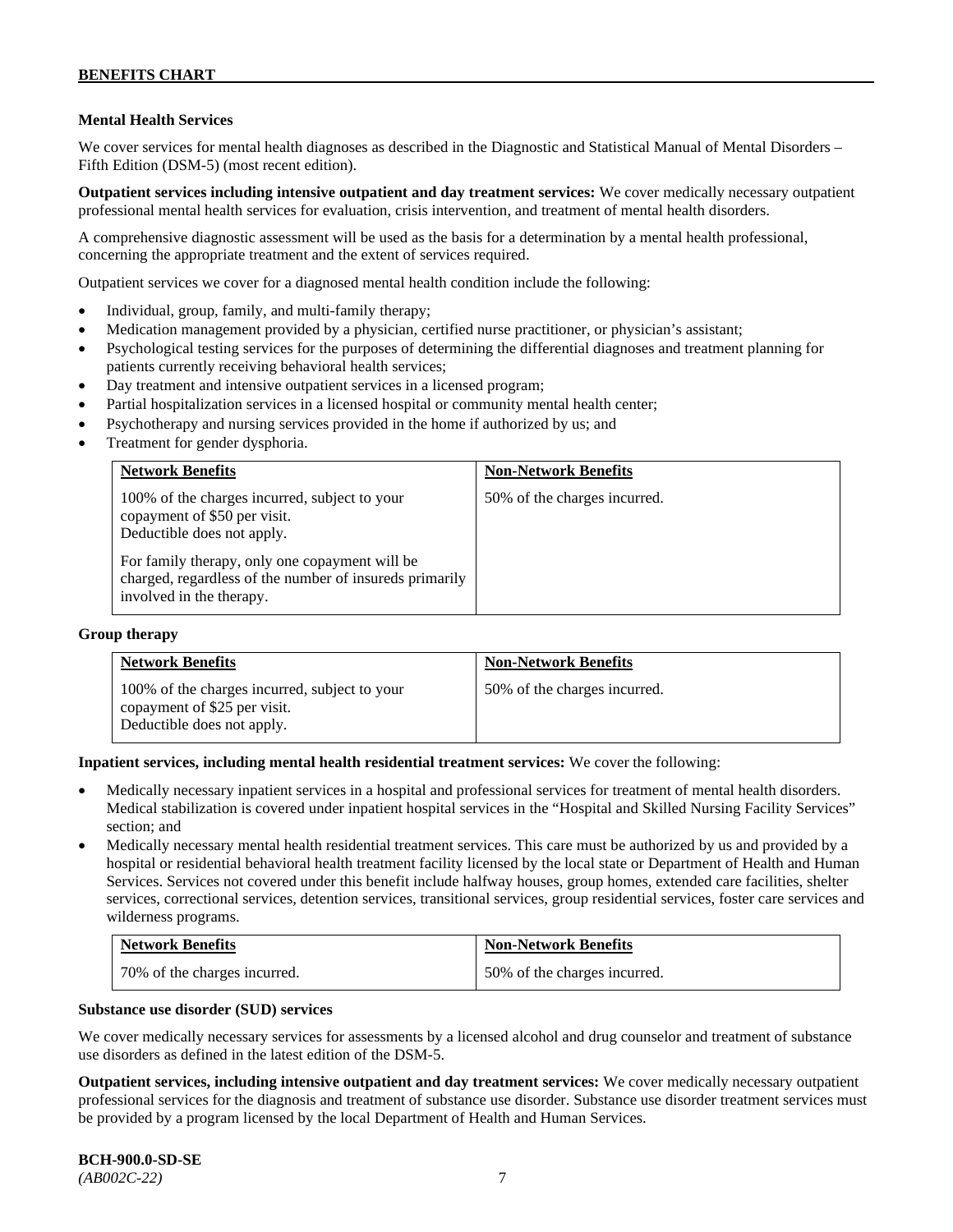Outpatient services we cover for a diagnosed substance use disorder include the following:

- Individual, group, family, and multi-family therapy provided in an office setting;
- Opiate replacement therapy including methadone and buprenorphine treatment; and
- Day treatment and intensive outpatient services in a licensed program.

| <b>Network Benefits</b>                                                                                                               | <b>Non-Network Benefits</b>  |
|---------------------------------------------------------------------------------------------------------------------------------------|------------------------------|
| 100% of the charges incurred, subject to your<br>copayment of \$50 per visit.<br>Deductible does not apply.                           | 50% of the charges incurred. |
| For family therapy, only one copayment will be<br>charged, regardless of the number of insureds primarily<br>involved in the therapy. |                              |

**Inpatient services:** We cover the following:

- Medically necessary inpatient services in hospitals and residential primary treatment facilities approved by the State of South Dakota which are carrying out an approved program pursuant to the diagnosis and recommendation of a doctor;
- Services provided in a hospital that is licensed by the local state and accredited by Medicare; and
- Detoxification services in a hospital or community detoxification facility if it is licensed by the State of South Dakota as an approved inpatient alcoholism treatment facility.

| <b>Network Benefits</b>      | <b>Non-Network Benefits</b>  |
|------------------------------|------------------------------|
| 70% of the charges incurred. | 50% of the charges incurred. |

### **Not Covered:**

See "Services Not Covered" in the Group Certificate.

### **CHIROPRACTIC SERVICES**

### **Covered Services:**

We cover chiropractic services for rehabilitative care. Chiropractic services are adjustments to any abnormal articulations of the human body, especially those of the spinal column, for the purpose of giving freedom of action to impinged nerves that may cause pain or deranged function.

Massage therapy which is performed in conjunction with other treatment/modalities by a chiropractor, is part of a prescribed treatment plan and is not billed separately is covered.

| <b>Network Benefits</b>                                                                                     | <b>Non-Network Benefits</b>  |
|-------------------------------------------------------------------------------------------------------------|------------------------------|
| 100% of the charges incurred, subject to your<br>copayment of \$50 per visit.<br>Deductible does not apply. | 50% of the charges incurred. |

#### **Not Covered:**

- Massage therapy for the purpose of comfort or convenience of the Insured.
- See "Services Not Covered" in the Certificate.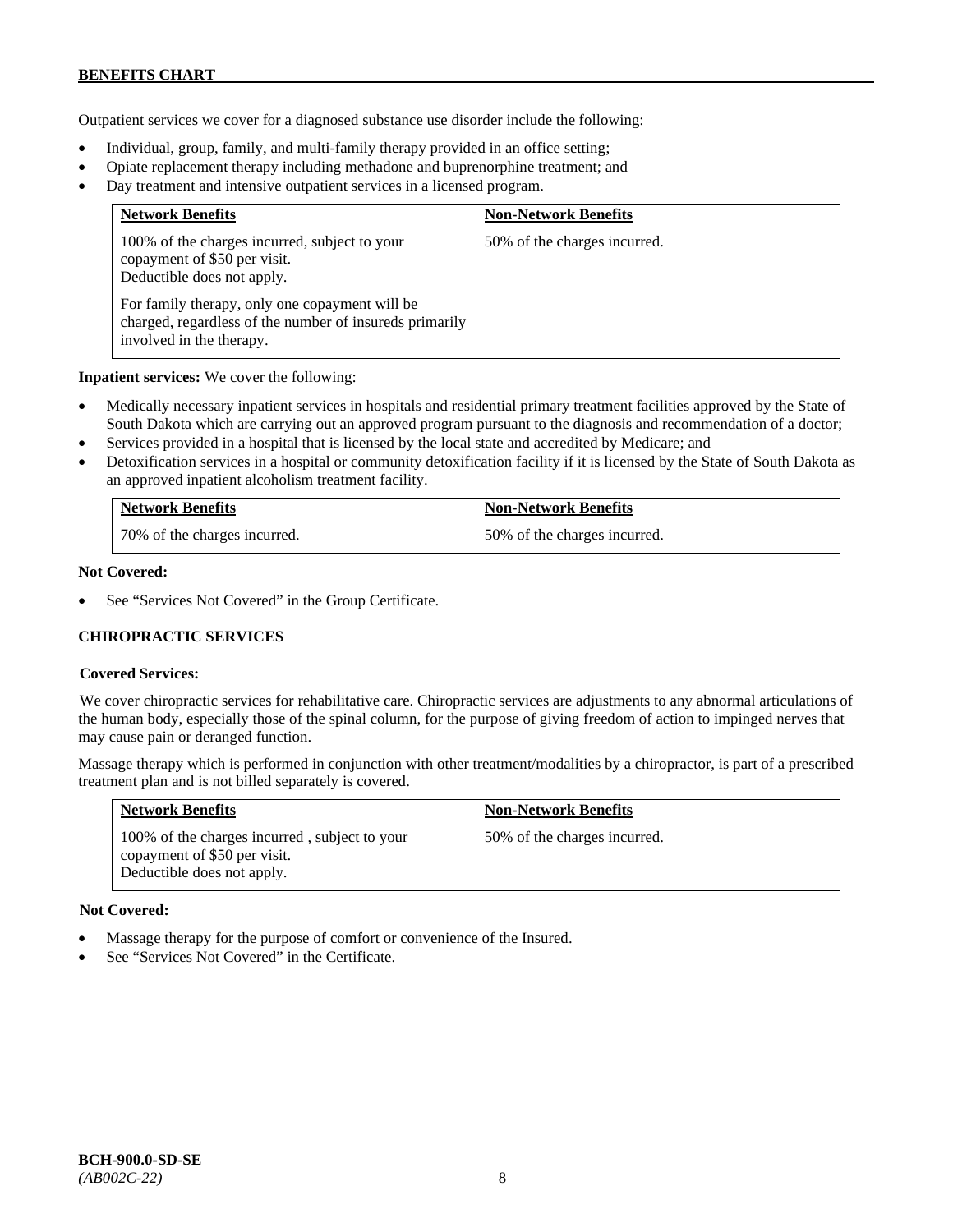# **CLINICAL TRIALS**

### **Covered Services:**

We cover certain routine services if you participate in a Phase I, Phase II, Phase III or Phase IV clinical trial that is conducted in relation to the prevention, detection, or treatment of cancer or other life-threatening disease or condition as defined in the Affordable Care Act. We cover routine patient costs for services that would be eligible under this Benefits Chart if the service were provided outside of a clinical trial.

| <b>Network Benefits</b>                              | <b>Non-Network Benefits</b>                          |
|------------------------------------------------------|------------------------------------------------------|
| Coverage level is same as corresponding Network      | Coverage level is same as corresponding Non-Network  |
| Benefits, depending on type of service provided such | Benefits, depending on type of service provided such |
| as Office Visits for Illness or Injury, Inpatient or | as Office Visits for Illness or Injury, Inpatient or |
| <b>Outpatient Hospital Services.</b>                 | Outpatient Hospital Services.                        |

#### **Not Covered:**

- The investigative item, device or service itself.
- Items or services that are provided solely to satisfy data collection and analysis needs and that are not used in the direct clinical management of the patient.
- A service that is clearly inconsistent with widely accepted and established standards of care for a particular diagnosis.
- See "Services Not Covered" in the Certificate.

### **DENTAL SERVICES**

#### **Covered Services:**

We cover services described below.

**Accidental dental services:** We cover dentally necessary services to treat and restore damage to teeth as a result of an accidental injury. Coverage is for damage caused by external trauma to face and mouth only, not for cracked or broken teeth which result from biting or chewing. We cover restorations, root canals, crowns and replacement of teeth lost that are directly related to the accident in which the Insured was involved. We cover initial exams, x-rays, and palliative treatment including extractions, and other oral surgical procedures directly related to the accident. Subsequent treatment must be initiated within the specified time-frame and must be directly related to the accident.

Full mouth rehabilitation to correct occlusion (bite) and malocclusion (misaligned teeth not due to the accident) are not covered.

When an implant-supported dental prosthetic treatment is pursued, the accidental dental benefit will be applied to the prosthetic procedure. Benefits are limited to the amount that would be paid toward the placement of a removable dental prosthetic appliance that could be used in the absence of implant treatment. Care must be provided or pre-authorized by a HealthPartners dentist.

| <b>Network Benefits</b>      | <b>Non-Network Benefits</b>  |
|------------------------------|------------------------------|
| 70% of the charges incurred. | 50% of the charges incurred. |

For all accidental dental services, treatment and/or restoration must be initiated within six months of the date of the injury. Coverage is limited to the initial course of treatment and/or initial restoration. Services must be provided within twentyfour months of the date of injury to be covered.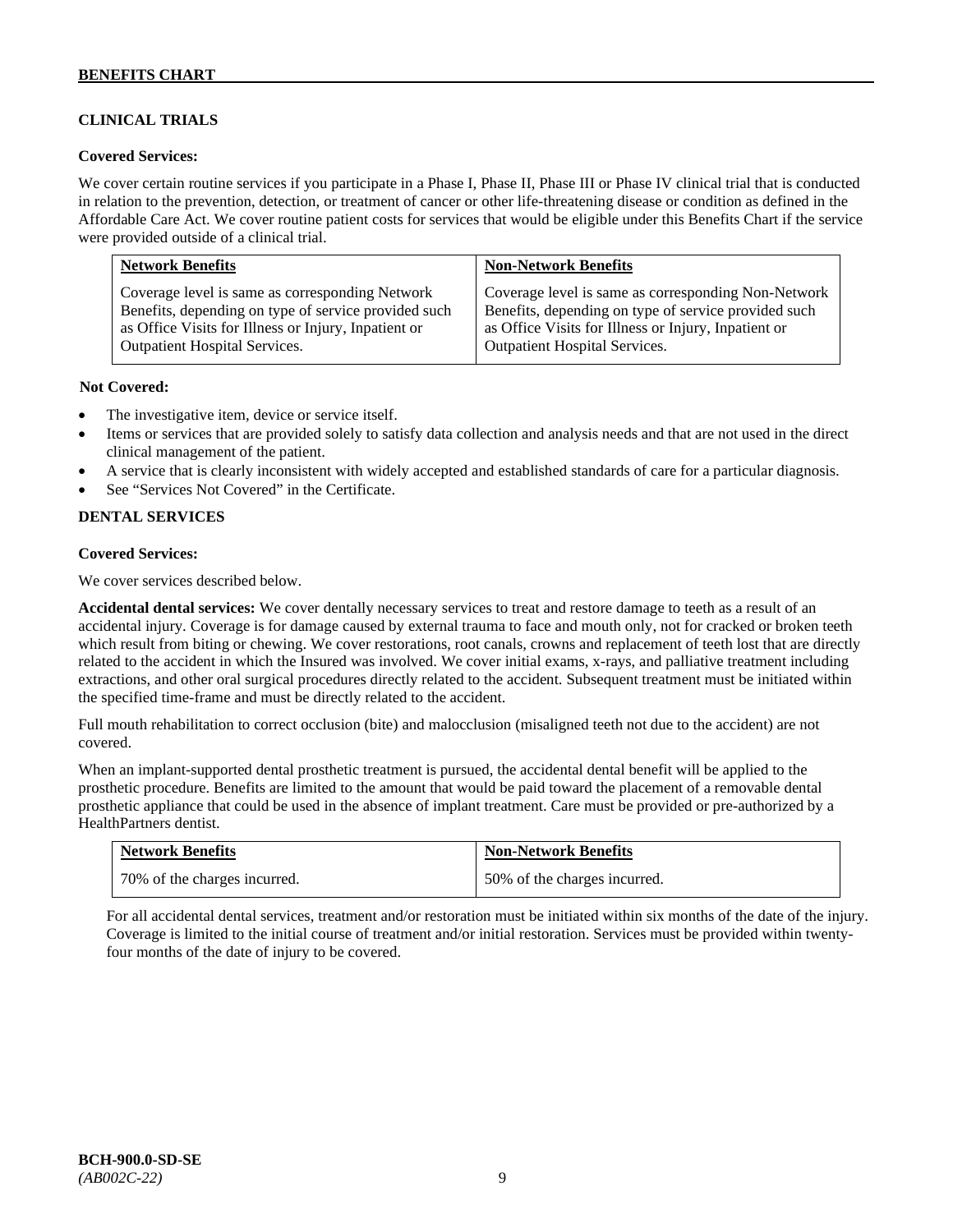### **Medical referral dental services**

**Medically necessary outpatient dental services:** We cover medically necessary outpatient dental services. Coverage is limited to dental services required for treatment of an underlying medical condition, e.g., removal of teeth to complete radiation treatment for cancer of the jaw, cysts and lesions.

| <b>Network Benefits</b>                                                                                      | <b>Non-Network Benefits</b>  |
|--------------------------------------------------------------------------------------------------------------|------------------------------|
| 100% of the charges incurred, subject to your<br>copayment of \$100 per visit.<br>Deductible does not apply. | 50% of the charges incurred. |

**Medically necessary hospitalization and anesthesia for dental care:** We cover medically necessary hospitalization and anesthesia for dental care. This is limited to charges incurred by an Insured who: (1) is a child under age 14, or (2) is severely disabled or otherwise suffers from a developmental disability as determined by a licensed physician which places that person under at serious risk. The requirement of a hospital setting must be due to an Insured's underlying medical condition. Coverage is limited to facility and anesthesia charges. Anesthesia is covered in a hospital or a dental office. Oral surgeon/dentist professional fees are not covered. Hospitalization required due to the behavior of the Insured or due to the extent of the dental procedure is not covered.

| <b>Network Benefits</b>      | <b>Non-Network Benefits</b> |
|------------------------------|-----------------------------|
| 70% of the charges incurred. | 50% of the charges incurred |

**Medical complications of dental care:** We cover medical complications of dental care. Treatment must be medically necessary care and related to medical complications of non-covered dental care, including complications of the head, neck, or substructures.

| <b>Network Benefits</b>                                                                                   | <b>Non-Network Benefits</b>  |
|-----------------------------------------------------------------------------------------------------------|------------------------------|
| 100% of the charges incurred, subject to your<br>copayment of \$100 per visit. Deductible does not apply. | 50% of the charges incurred. |

**Oral surgery:** We cover oral surgery. Coverage is limited to treatment of medical conditions requiring oral surgery, such as treatment of oral neoplasm, non-dental cysts, fracture of the jaws, trauma of the mouth and jaws, and any other oral surgery procedures provided as medically necessary dental services.

| <b>Network Benefits</b>                                                                                   | <b>Non-Network Benefits</b>  |
|-----------------------------------------------------------------------------------------------------------|------------------------------|
| 100% of the charges incurred, subject to your<br>copayment of \$100 per visit. Deductible does not apply. | 50% of the charges incurred. |

**Treatment of cleft lip and cleft palate of a dependent child:** We cover treatment of cleft lip and cleft palate of a dependent child, to the limiting age in the definition of an "Eligible Dependent", including orthodontic treatment and oral surgery directly related to the cleft. Benefits for individuals age 26 up to the limiting age for coverage of the dependent are limited to inpatient or outpatient expenses arising from medical and dental treatment that was scheduled or initiated prior to the dependent turning age 19. Dental services which are not required for the treatment of cleft lip or cleft palate are not covered. If a dependent child covered under the Certificate and Benefits Chart is also covered under a dental plan which includes orthodontic services, that dental plan shall be considered primary for the necessary orthodontic services. Oral appliances are subject to the same copayment, conditions and limitations as durable medical equipment.

| <b>Network Benefits</b>                                                                                   | <b>Non-Network Benefits</b>  |
|-----------------------------------------------------------------------------------------------------------|------------------------------|
| 100% of the charges incurred, subject to your<br>copayment of \$100 per visit. Deductible does not apply. | 50% of the charges incurred. |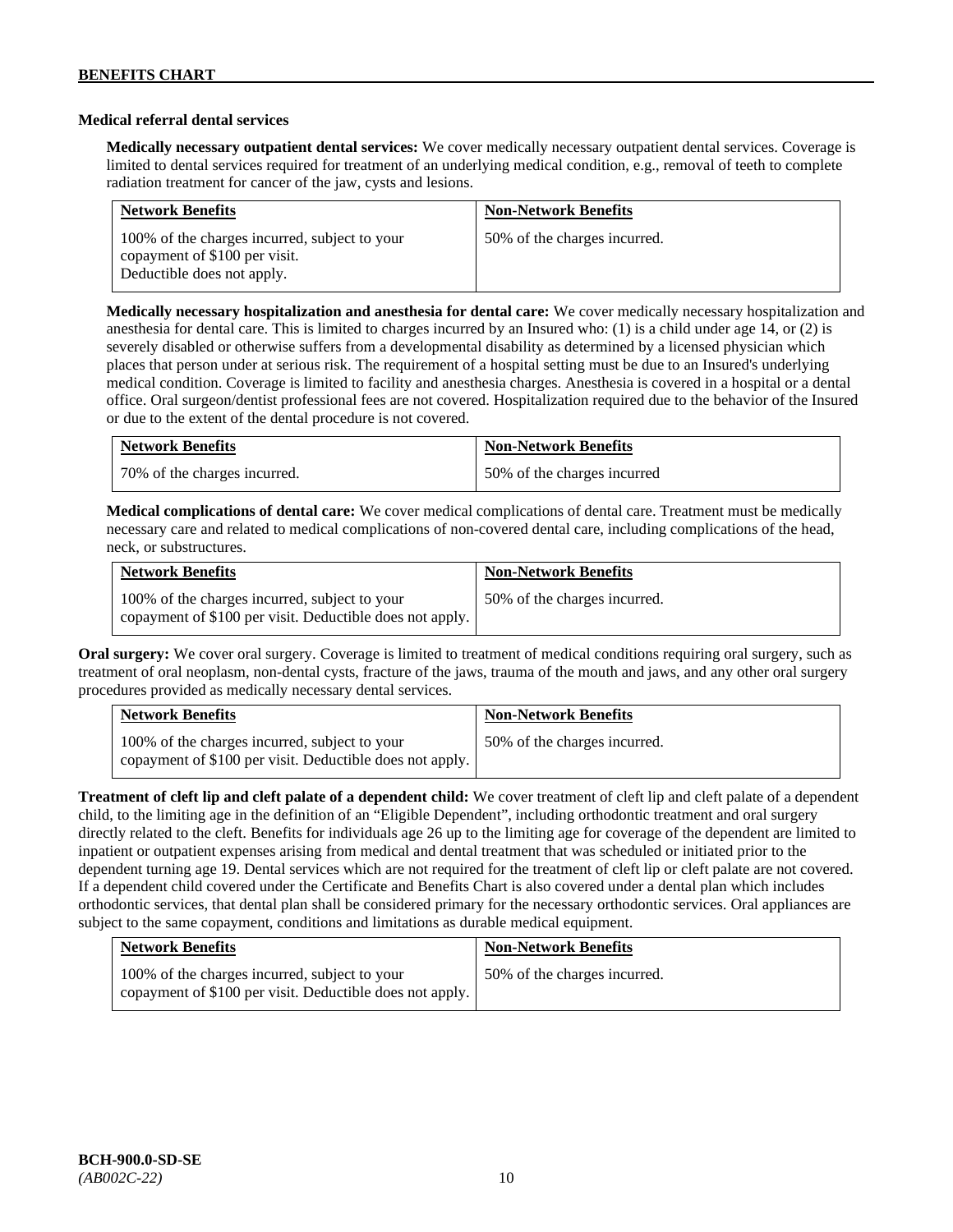**Treatment of temporomandibular disorder (TMD) and craniomandibular disorder (CMD):** We cover surgical and nonsurgical treatment of temporomandibular disorder (TMD) and craniomandibular disorder (CMD), which is medically necessary care. Dental services which are not required to directly treat TMD or CMD are not covered.

| <b>Network Benefits</b>                                                                                   | <b>Non-Network Benefits</b>  |
|-----------------------------------------------------------------------------------------------------------|------------------------------|
| 100% of the charges incurred, subject to your<br>copayment of \$100 per visit. Deductible does not apply. | 50% of the charges incurred. |

### **Not Covered:**

- Dental treatment, procedures or services not listed in this Benefits Chart.
- Accident related dental services if treatment is: (1) initiated beyond six months from the date of the injury; (2) received beyond the initial treatment or restoration; or (3) received beyond twenty-four months from the date of injury.
- Oral surgery to remove wisdom teeth, except as stated in the Pediatric Dental amendment.
- Orthognathic treatment or procedures and all related services.
- See "Services Not Covered" in the Certificate.

#### **DIABETES AND HYPERTENSION DISEASE MANAGEMENT PROGRAM**

#### **Covered Services:**

- If you meet criteria for coverage, you may qualify for the Diabetes and/or Hypertension Disease Management Program.
- The program covers group health coaching which focuses on weight loss, exercise, behavior modification and health education through Omada Health.

| <b>Network Benefits</b>                                     | <b>Non-Network Benefits</b> |
|-------------------------------------------------------------|-----------------------------|
| 100% of the charges incurred.<br>Deductible does not apply. | Not applicable.             |

#### **Not Covered:**

See "Services Not Covered" in the Certificate.

### **DIABETIC EQUIPMENT AND SUPPLIES**

#### **Covered Services:**

We cover physician prescribed medically appropriate and necessary drugs and supplies used in the management and treatment of diabetes for insureds with gestational, Type I or Type II diabetes including durable diabetic equipment, measurement and administration aids, and disposable supplies, as described below. Certain items are only covered if your condition meets our coverage criteria and obtained through an authorized vendor. For more information on what we cover and any prior authorization requirements, call Member Services or log on to your "myHealthPartners" account at [healthpartners.com.](http://www.healthpartners.com/)

Insulin and medications for diabetes, including prescribed oral agents for controlling blood sugars and glucagon kits are covered as outpatient drugs under the "Prescription Drug Services" section.

**Pumps and pump supplies.** These include diabetic insulin pumps, diabetic infusion pumps and infusion pump supplies such as infusion sets, tubing, connectors and syringe reservoirs.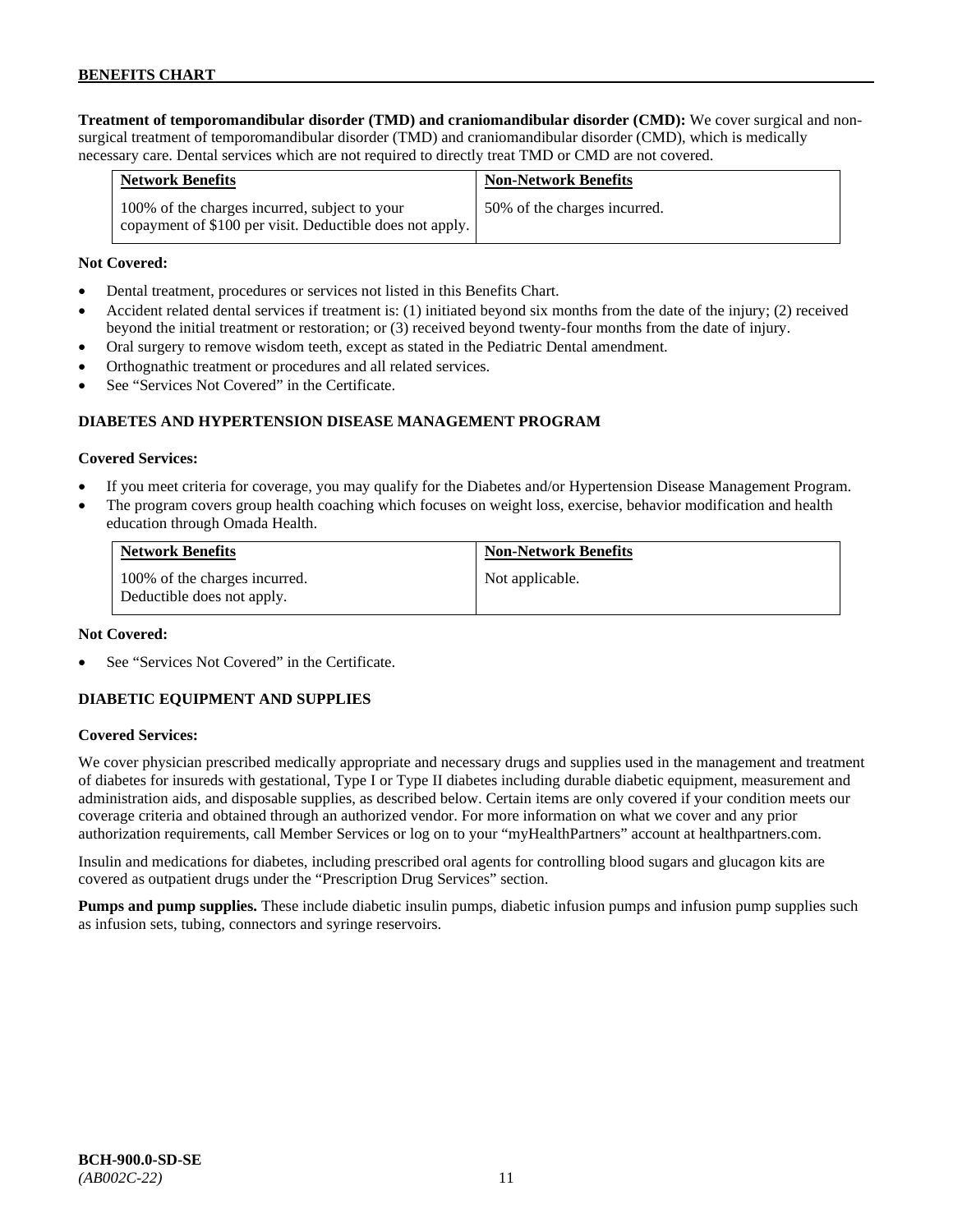Covered insulin pumps that are not available from a DME vendor and only available through a retail pharmacy will be covered as described below. All other insulin pumps, infusion pumps and supplies must be obtained through an authorized durable medical equipment provider and cannot be obtained at a pharmacy.

| <b>Network Benefits</b>                                                                     | <b>Non-Network Benefits</b>  |
|---------------------------------------------------------------------------------------------|------------------------------|
| Pumps received at a pharmacy:<br>70% of the charges incurred.<br>Deductible does not apply. | 50% of the charges incurred. |
| Pumps received from a non-pharmacy approved<br>vendor:<br>70% of the charges incurred.      |                              |

#### **All other durable equipment and diabetic supplies**

Durable Diabetic Equipment and Supplies. These include continuous glucose monitoring system (CGMS), transmitter, sensors and receivers, diabetic blood glucose monitors and control/calibrating solutions (for checking accuracy or testing equipment and test strips).

Disposable Diabetic Supplies. These are one-time use supplies, including syringes, lancets, lancet devices, blood and urine ketone test strips, and needles.

Certain diabetic supplies and equipment must be purchased at a pharmacy.

| <b>Network Benefits</b>                                                                                              | <b>Non-Network Benefits</b>  |
|----------------------------------------------------------------------------------------------------------------------|------------------------------|
| If received through a pharmacy:<br>70% of the charges incurred.<br>Deductible does not apply.                        | 50% of the charges incurred. |
| If received through a non-pharmacy provider:<br>70% of the charges incurred if purchased from an<br>approved vendor. |                              |

### **Limitations:**

- No more than a 93-day supply of diabetic supplies is covered and dispensed at a time.
- We require that certain diabetic supplies and equipment be purchased at a pharmacy.
- Diabetic supplies and equipment are limited to certain models and brands.
- Durable medical equipment and supplies must be obtained from or repaired by approved vendors.
- Covered services and supplies are based on established medical policies which are subject to periodic review and modification by the medical directors. Our coverage policy for diabetic supplies includes information on our required models and brands. These medical policies (medical coverage criteria) are available by calling Member Services, or logging on to your "myHealthPartners" account at [healthpartners.com.](http://www.healthpartners.com/)

#### **Not Covered:**

- Replacement or repair of any covered items, if the items are (i) damaged or destroyed by misuse, abuse or carelessness, (ii) lost; or (iii) stolen.
- Duplicate or similar items.
- Labor and related charges for repair of any covered items which are more than the cost of replacement by an approved vendor.
- Batteries for monitors and equipment.
- Sales tax, mailing, delivery charges, service call charges.
- See "Services Not Covered" in the Certificate.

### **DIAGNOSTIC IMAGING SERVICES**

### **Covered Services:**

We cover diagnostic imaging, when ordered by a provider and provided in a clinic or outpatient hospital facility.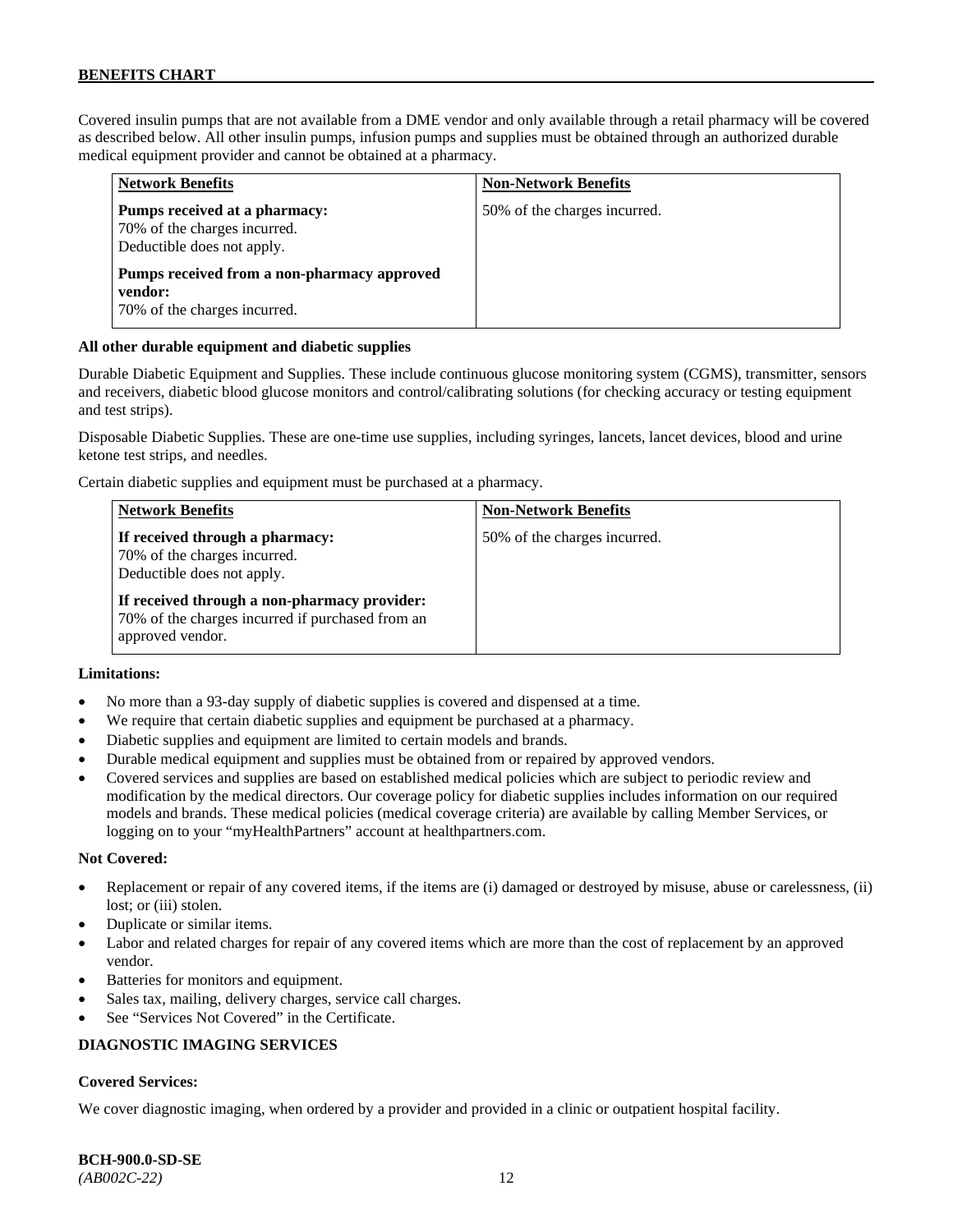We cover services provided in a clinic or outpatient hospital facility. To see the benefit level for inpatient hospital or skilled nursing facility services, see benefits under Inpatient Hospital and Skilled Nursing Facility Services.

#### **Outpatient magnetic resonance imaging (MRI) and computed tomography (CT)**

| <b>Network Benefits</b>       | <b>Non-Network Benefits</b>  |
|-------------------------------|------------------------------|
| 170% of the charges incurred. | 50% of the charges incurred. |

#### **All other outpatient diagnostic imaging services**

| <b>Network Benefits</b>                                    | <b>Non-Network Benefits</b>  |
|------------------------------------------------------------|------------------------------|
| 70% of the charges incurred.<br>Deductible does not apply. | 50% of the charges incurred. |

#### **Preventive services (MRI/CT procedures are not considered preventive)**

Diagnostic imaging services associated with preventive services are covered at the benefit level shown in the "Preventive Services" section of this Benefits Chart.

#### **Not Covered:**

See "Services Not Covered" in the Certificate.

# **DURABLE MEDICAL EQUIPMENT, PROSTHETICS, ORTHOTICS AND SUPPLIES**

#### **Covered Services:**

We cover equipment, supplies and services, as described below. Certain items are only covered if your condition meets our coverage criteria. For more information on what we cover and any prior authorization requirements, call Member Services or log on to your "myHealthPartners" account at [healthpartners.com.](http://healthpartners.com/)

- Durable medical equipment, such as wheelchairs, ventilators, oxygen, oxygen equipment, continuous positive airway pressure (CPAP) devices, hospital beds, and related services.
- Prosthetics, including breast prostheses, artificial limbs and artificial eyes, and related supplies.
- Orthotics.
- Medical supplies, including splints, surgical stockings, casts and dressings.
- Enteral feedings.
- Special dietary treatment for Phenylketonuria (PKU) and oral amino acid based elemental formula if it meets our medical coverage criteria.

Diabetic equipment and supplies are covered under the "Diabetic Equipment and Supplies" section.

### **Special dietary treatment for phenylketonuria (PKU) if it meets our medical coverage criteria**

We cover testing, diagnosis and treatment of phenylketonuria including dietary management, formulas, case management, intake and screening, assessment, comprehensive care planning and service referral.

| <b>Network Benefits</b>                                    | <b>Non-Network Benefits</b>  |
|------------------------------------------------------------|------------------------------|
| 70% of the charges incurred.<br>Deductible does not apply. | 50% of the charges incurred. |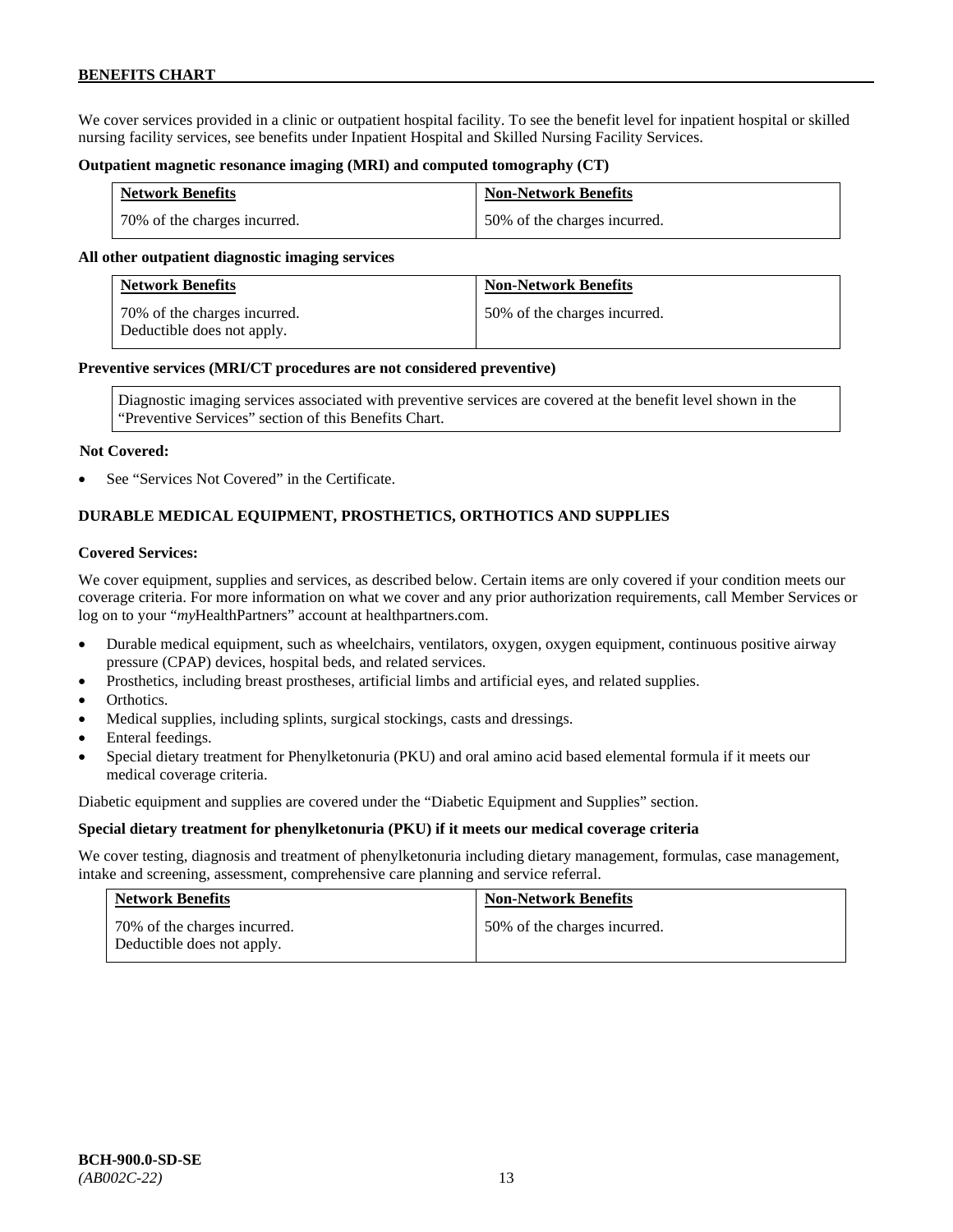### **Oral amino acid based elemental formula if it meets our medical coverage criteria**

| <b>Network Benefits</b>      | <b>Non-Network Benefits</b>  |
|------------------------------|------------------------------|
| 70% of the charges incurred. | 50% of the charges incurred. |

### **All other durable medical equipment, prosthetics, orthotics and supplies**

| <b>Network Benefits</b>      | <b>Non-Network Benefits</b>  |
|------------------------------|------------------------------|
| 70% of the charges incurred. | 50% of the charges incurred. |

### **Limitations:**

Coverage of durable medical equipment is limited by the following.

Payment will not exceed the cost of an alternate piece of equipment or service that is effective and medically necessary.

- For prosthetic benefits, other than oral appliances for cleft lip and cleft palate, payment will not exceed the cost of an alternate piece of equipment or service that is effective, medically necessary and enables Insureds to conduct standard activities of daily living.
- We reserve the right to determine if an item will be approved for rental vs. purchase.
- Durable medical equipment and supplies must be obtained from or repaired by approved vendors.
- Covered services and supplies are based on established medical policies which are subject to periodic review and modification by the medical or dental directors. Our coverage policy for diabetic supplies includes information on our required models and brands. These medical policies (medical coverage criteria) are available by calling Member Services, or logging on to your "*my*HealthPartners" account at [healthpartners.com.](http://www.healthpartners.com/)

# **Not Covered:**

Items which are not eligible for coverage include, but are not limited to:

- Replacement or repair of any covered items, if the items are (i) damaged or destroyed by misuse, abuse or carelessness, (ii) lost; or (iii) stolen.
- Duplicate or similar items.
- Labor and related charges for repair of any covered items which are more than the cost of replacement by an approved vendor.
- Sales tax, mailing, delivery charges, service call charges.
- Items which are primarily educational in nature or for hygiene, vocation, comfort, convenience or recreation.
- Communication aids or devices: equipment to create, replace or augment communication abilities including, but not limited to, speech processors, receivers, communication boards, or computer or electronic assisted communication.
- Hearing aids (implantable and external, including osseointegrated or bone anchored) and their fitting. This exclusion does not apply to cochlear implants.
- Eyeglasses, contact lenses and their fitting, measurement and adjustment, except as specifically described in this Benefits Chart.
- Hair prostheses (wigs).
- Household equipment which primarily has customary uses other than medical, such as, but not limited to, exercise cycles, air purifiers, central or unit air conditioners, water purifiers, non-allergenic pillows, mattresses or waterbeds.
- Household fixtures including, but not limited to, escalators or elevators, ramps, swimming pools and saunas.
- Modifications to the structure of the home including, but not limited to, its wiring, plumbing or charges for installation of equipment.
- Vehicle, car or van modifications including, but not limited to, hand brakes, hydraulic lifts and car carrier.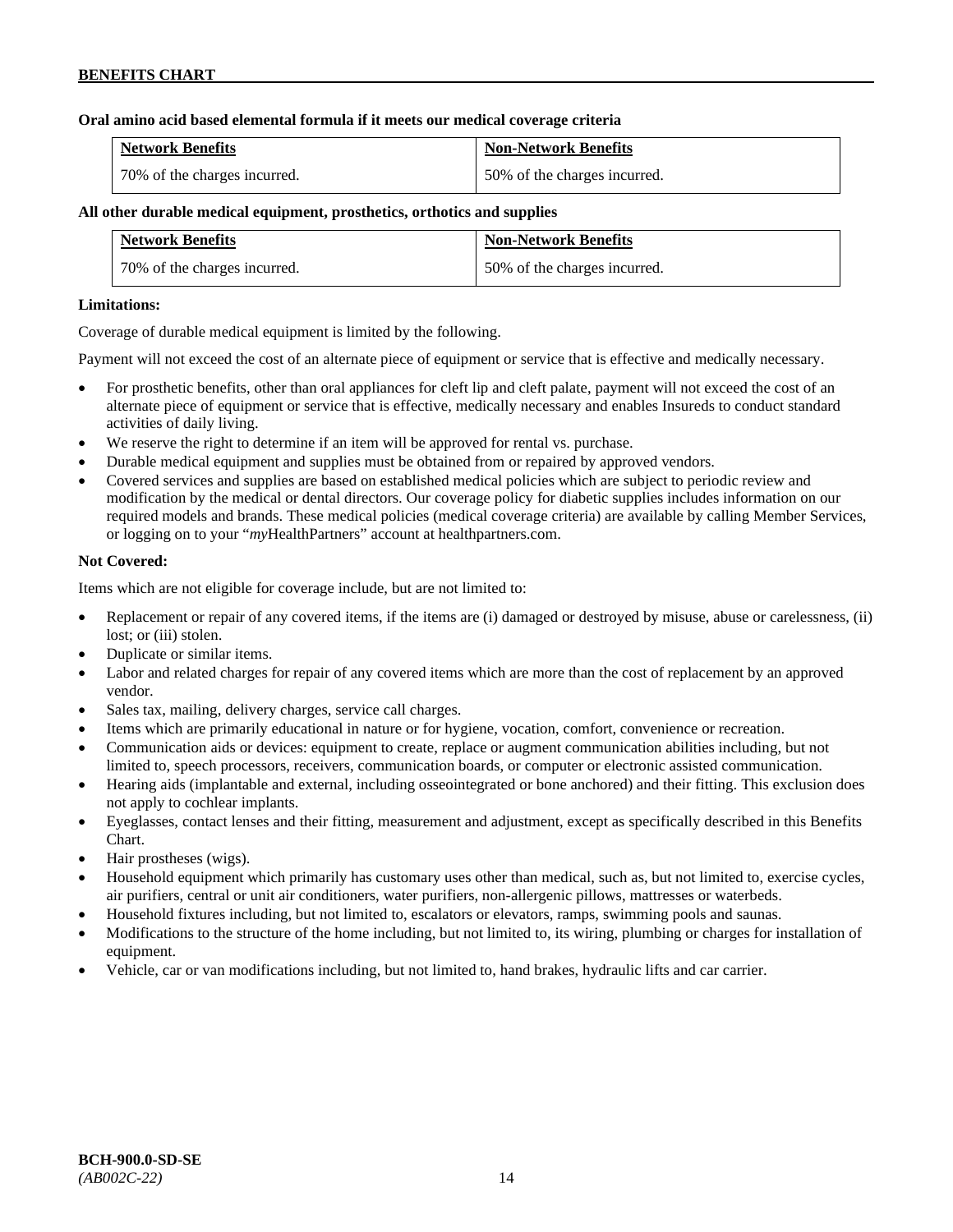- Rental equipment while owned equipment is being repaired by non-contracted vendors, beyond one month rental of medically necessary equipment.
- Other equipment and supplies, including, but not limited to, assistive devices, that we determine are not eligible for coverage.
- See "Services Not Covered" in the Certificate.

# **EMERGENCY AND URGENTLY NEEDED CARE SERVICES**

### **Covered Services:**

We cover services for emergency care and urgently needed care if the services are otherwise eligible for coverage under this Benefits Chart.

**Urgently needed care.** These are services to treat an unforeseen illness or injury:

- that are required in order to prevent a serious deterioration in your health; and
- that cannot be delayed until the next available clinic or office hours.

# **Urgently needed care at clinics**

| <b>Network Benefits</b>                                                                                      | <b>Non-Network Benefits</b> |
|--------------------------------------------------------------------------------------------------------------|-----------------------------|
| 100% of the charges incurred, subject to your<br>copayment of \$100 per visit.<br>Deductible does not apply. | See Network Benefits.       |

**Emergency care.** These are services to treat:

- the sudden, unexpected onset of illness or injury which, if left untreated or unattended until the next available clinic or office hours, would result in hospitalization; or
- a condition requiring professional health services immediately necessary to preserve life or stabilize health.

Emergency care includes emergency services as defined in Division BB, Title I, Section 102 of the Consolidated Appropriations Act of 2021.

Emergency care also includes an immediate response service available on a 24-hour, seven-day-a-week basis for each child, or person, having a psychiatric crisis, a mental health crisis, or a mental health emergency.

When reviewing claims for coverage of emergency services, our medical director will take into consideration: (1) a reasonable layperson's belief that the circumstances required immediate medical care that could not wait until the next working day or next available clinic appointment; (2) the time of day and day of the week the care was provided; and (3) the presenting symptoms including, but not limited to, severe pain, to ensure that the decision to reimburse the emergency care is not made solely on the basis of the actual diagnosis.

### **Emergency care in a hospital emergency room, including professional services of a physician**

| <b>Network Benefits</b>      | <b>Non-Network Benefits</b> |
|------------------------------|-----------------------------|
| 70% of the charges incurred. | See Network Benefits.       |

### **Inpatient emergency care in a hospital:**

| <b>Network Benefits</b>      | <b>Non-Network Benefits</b> |
|------------------------------|-----------------------------|
| 70% of the charges incurred. | See Network Benefits.       |

### **Not Covered:**

See "Services Not Covered" in the Certificate.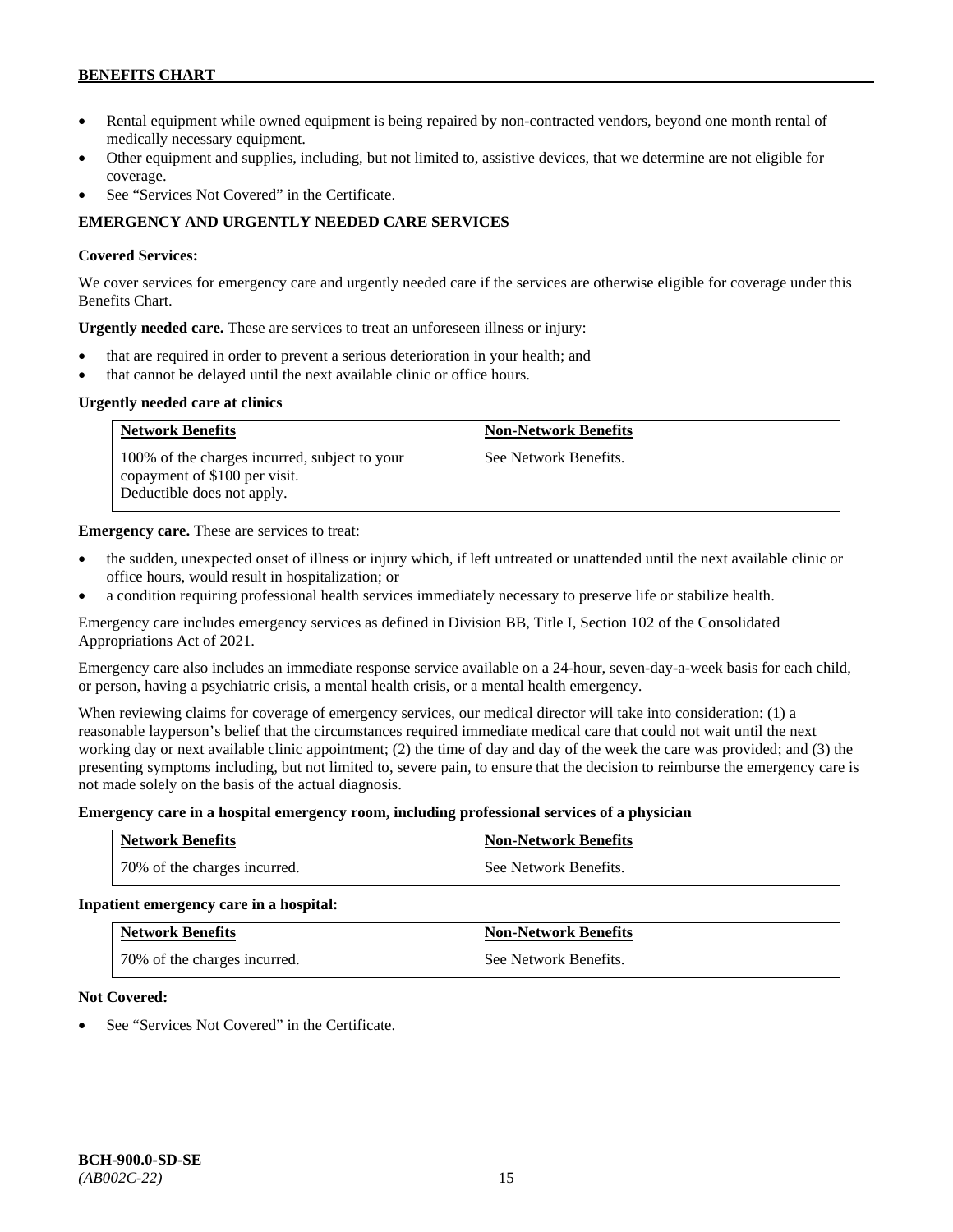### **GENE THERAPY**

#### **Covered Services:**

We cover gene therapy treatment that meets our current medical coverage criteria.

| <b>Network Benefits</b>                                                                                                                                                                                  | <b>Non-Network Benefits</b> |
|----------------------------------------------------------------------------------------------------------------------------------------------------------------------------------------------------------|-----------------------------|
| Coverage level is same as corresponding Network<br>Benefits, depending on type of service provided, such<br>as Office Visits for Illness or Injury, Inpatient or<br><b>Outpatient Hospital Services.</b> | No coverage.                |

#### **Limitations:**

- Gene therapy must be provided by a designated provider.
- Specific types of gene therapy are limited to therapies and conditions specified in our medical coverage criteria.

#### **Not Covered:**

See "Services Not Covered" in the Certificate.

### **HEALTH EDUCATION**

#### **Covered Services:**

We cover education for preventive services and education for the management of chronic health problems, such as diabetes. Coverage includes medical nutrition therapy that is provided by a certified, registered, or licensed health care professional.

We cover diabetic self-management training and education if:

- the service is provided by a physician, nurse, dietitian, pharmacist, or other licensed health care provider who satisfies the current academic eligibility requirements of the National Certification Board for Diabetic Educators and has completed a course in diabetes education and training or has been certified as a diabetes educator; and
- the training and education is based upon a diabetes program recognized by the American Diabetes Association or a diabetes program with a curriculum approved by the American Diabetes Association or the South Dakota Department of Health.

Coverage of diabetes self-management training is limited to Insureds:

- o who are newly diagnosed with diabetes or have received no prior diabetes education;
- o who require a change in current therapy;<br>o who have a co-morbid condition such heal
- who have a co-morbid condition such heart disease or renal failure; or
- o whose diabetes condition is unstable.

See "Diabetic Equipment and Supplies" to see what diabetic equipment and supplies we cover.

| <b>Network Benefits</b>                                     | <b>Non-Network Benefits</b>  |
|-------------------------------------------------------------|------------------------------|
| 100% of the charges incurred.<br>Deductible does not apply. | 50% of the charges incurred. |

#### **Not Covered:**

See "Services Not Covered" in the Certificate.

# **HOME HEALTH SERVICES**

### **Covered Services:**

We cover the following services:

- skilled nursing treatment in the home intended to provide a safe transition from other levels of care;
- physical therapy, occupational therapy, speech therapy, respiratory therapy and other therapeutic services;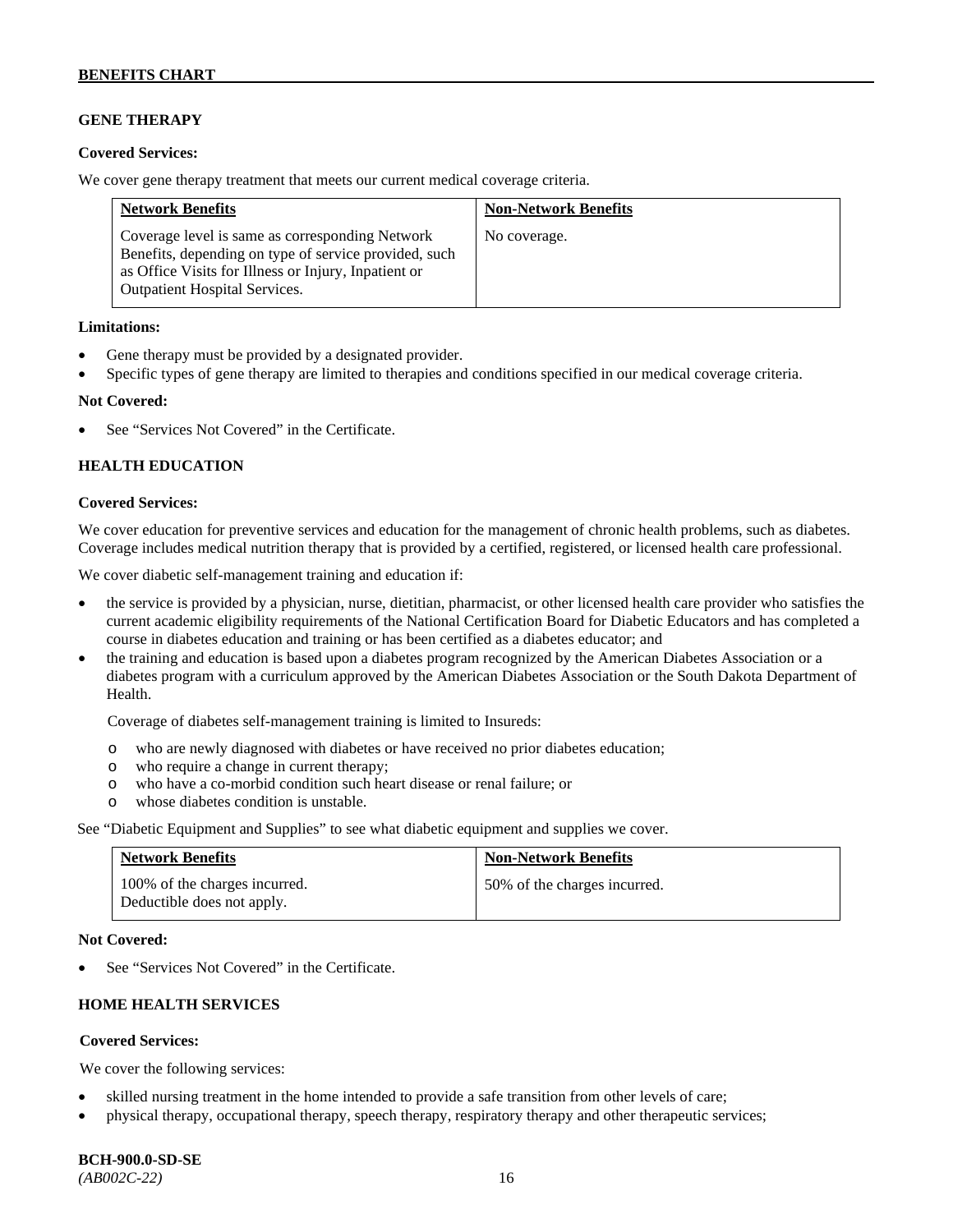- non-routine prenatal and postnatal services;
- routine postnatal well child visits, as described in the Coverage Criteria;
- phototherapy services for newborns. For phototherapy services for newborns and high risk prenatal services, supplies and equipment are included;
- home health aide services and other eligible home health services when provided in your home, if you are homebound (i.e., unable to leave home without considerable effort due to a medical condition. Lack of transportation does not constitute homebound status);
- total parenteral nutrition/intravenous ("TPN/IV") therapy, equipment, supplies and drugs in connection with IV therapy. IV line care kits are covered under Durable Medical Equipment. You do not need to be homebound to receive total parenteral nutrition/intravenous ("TPN/IV") therapy;
- palliative care benefits. Palliative care includes symptom management, education and establishing goals of care. We waive the requirement that you be homebound for a limited number of home visits for palliative care (as shown in this Benefits Chart), if you have a life-threatening, non-curable condition which has a prognosis of survival of two years or less. Additional palliative care visits are eligible under the home health services benefit if you are homebound and meet all other requirements defined in this section.

Home health services are eligible and covered only when they are:

- medically necessary; and
- provided as rehabilitative care, terminal care or maternity care; and
- ordered by a physician, and included in the written home care plan.

### **Physical therapy, occupational therapy, speech therapy, respiratory therapy, home health aide services and palliative care**

| <b>Network Benefits</b>                                                                                     | <b>Non-Network Benefits</b>  |
|-------------------------------------------------------------------------------------------------------------|------------------------------|
| 100% of the charges incurred, subject to your<br>copayment of \$50 per visit.<br>Deductible does not apply. | 50% of the charges incurred. |

If more than one home health visit occurs in a day, a separate copayment applies to each. For example, if an occupational therapist and a physical therapist visit an insured in the same day, a separate copayment will be charged for each visit.

### **TPN/IV therapy, skilled nursing services, non-routine prenatal/postnatal services and phototherapy**

| <b>Network Benefits</b>                                    | <b>Non-Network Benefits</b>  |
|------------------------------------------------------------|------------------------------|
| 100% of the charges incurred<br>Deductible does not apply. | 50% of the charges incurred. |

Each 24-hour visit (or shifts of up to 24-hour visits) equals one visit and counts toward the Maximum visits for all other services shown below. Any visit that lasts less than 24 hours, regardless of the length of the visit, will count as one visit toward the Maximum visits for all other services shown below. All visits must be medically necessary and benefit eligible.

### **Routine postnatal well child visit**

| <b>Network Benefits</b>                                     | <b>Non-Network Benefits</b>  |
|-------------------------------------------------------------|------------------------------|
| 100% of the charges incurred.<br>Deductible does not apply. | 50% of the charges incurred. |

#### **Maximum visits for palliative care**

If you are eligible to receive palliative care in the home and you are not homebound, there is a maximum of 12 visits per calendar year.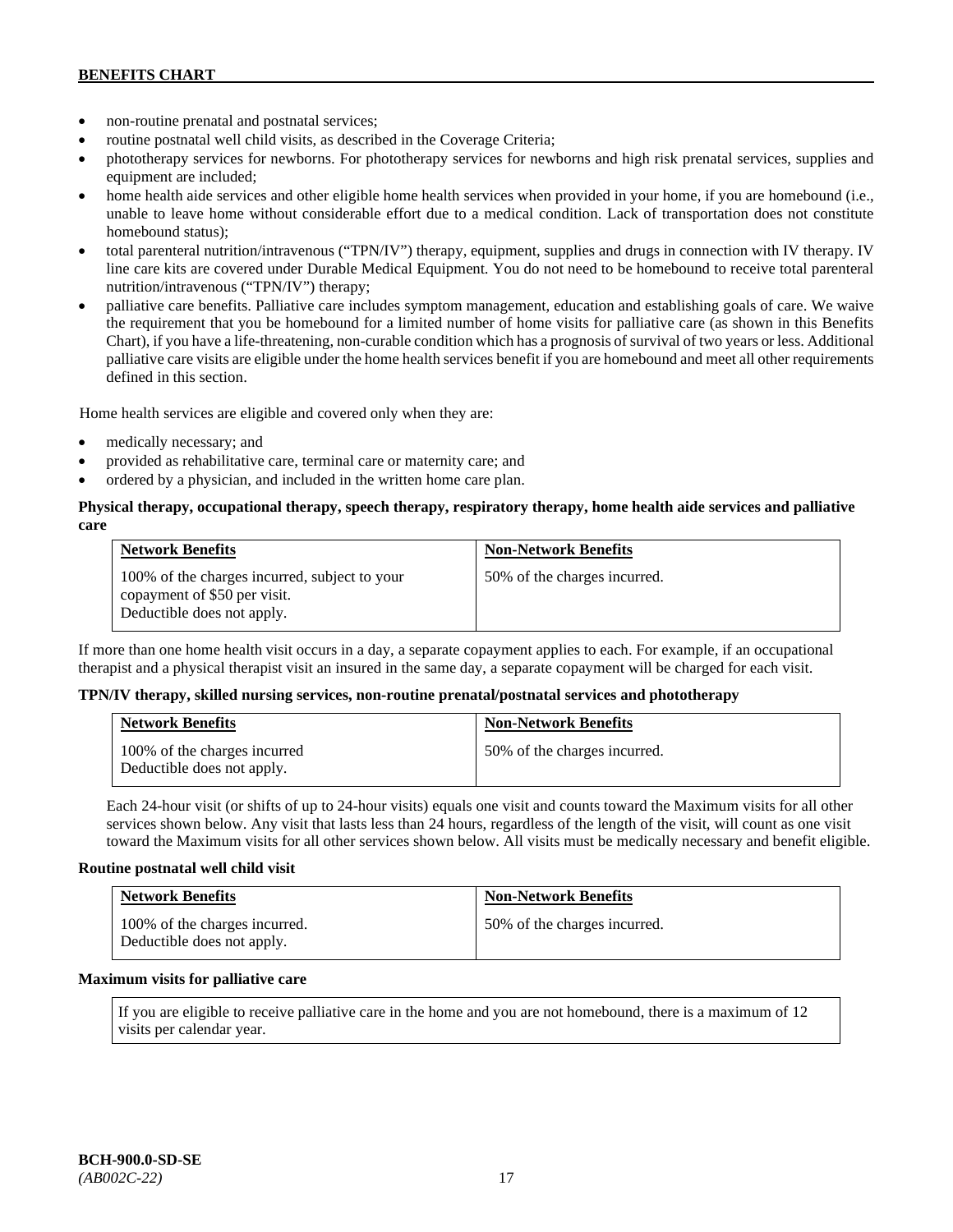### **Maximum visits for all other services**

| <b>Network Benefits</b>       | <b>Non-Network Benefits</b> |
|-------------------------------|-----------------------------|
| 120 visits per calendar year. | 60 visits per calendar year |

Each visit provided under the Network Benefits and Non-Network Benefits counts toward the maximums shown under both Maximum visits sections. The routine postnatal well child visit does not count toward the visit limit.

### **Limitations:**

- Home health services are not provided as a substitute for a primary caregiver in the home or as relief (respite) for a primary caregiver in the home. We will not reimburse family members or residents in your home for the above services.
- A service shall not be considered a skilled nursing service merely because it is performed by, or under the direct supervision of, a licensed nurse. Where a service (such as tracheotomy suctioning or ventilator monitoring) or like services, can be safely and effectively performed by a non-medical person (or self-administered), without the direct supervision of a licensed nurse, the service shall not be regarded as a skilled nursing service, whether or not a skilled nurse actually provides the service. The unavailability of a competent person to provide a non-skilled service shall not make it a skilled service when a skilled nurse provides it. Only the skilled nursing component of so-called "blended" services (i.e. services which include skilled and non-skilled components) are covered under this Benefits Chart.

### **Not Covered:**

- Financial or legal counseling services.
- Housekeeping or meal services in your home.
- Services provided by a family member or enrollee, or a resident in the enrollee's home.
- Vocational rehabilitation and recreational or educational therapy. Recreation therapy is therapy provided solely for the purpose of recreation, including, but not limited to: (a) requests for physical therapy or occupational therapy to improve athletic ability, and (b) braces or guards to prevent sports injuries.
- See "Services Not Covered" in the Certificate.

### **HOSPICE SERVICES**

### **Applicable Definitions:**

**Part-time.** This is up to two hours of service per day, more than two hours is considered continuous care.

**Continuous Care.** This is from two to twelve hours of service per day provided by a registered nurse, licensed practical nurse, or home health aide, during a period of crisis in order to maintain a terminally ill patient at home.

**Appropriate Facility.** This is a nursing home, hospice residence, or other inpatient facility.

**Custodial Care Related to Hospice Services.** This means providing assistance in the activities of daily living and the care needed by a terminally ill patient which can be provided by primary caregiver (i.e., family member or friend) who is responsible for the patient's home care.

### **Covered Services:**

**Hospice Program.** We cover the services described below if you are terminally ill and accepted as a hospice program participant. You must meet the eligibility requirements of the program, and elect to receive services through the hospice program. If you elect to receive hospice services, you do so in lieu of curative treatment for your terminal illness for the period you are enrolled in the hospice program.

**Eligibility:** In order to be eligible to be enrolled in the hospice program, you must: (1) be a terminally ill patient (prognosis of six months or less); (2) have chosen a palliative treatment focus (i.e., emphasizing comfort and supportive services rather than treatment attempting to cure the disease or condition); and (3) continue to meet the terminally ill prognosis as reviewed by our medical director or his or her designee over the course of care. You may withdraw from the hospice program at any time.

**Eligible Services:** Hospice services include the following services provided in accordance with an approved hospice treatment plan.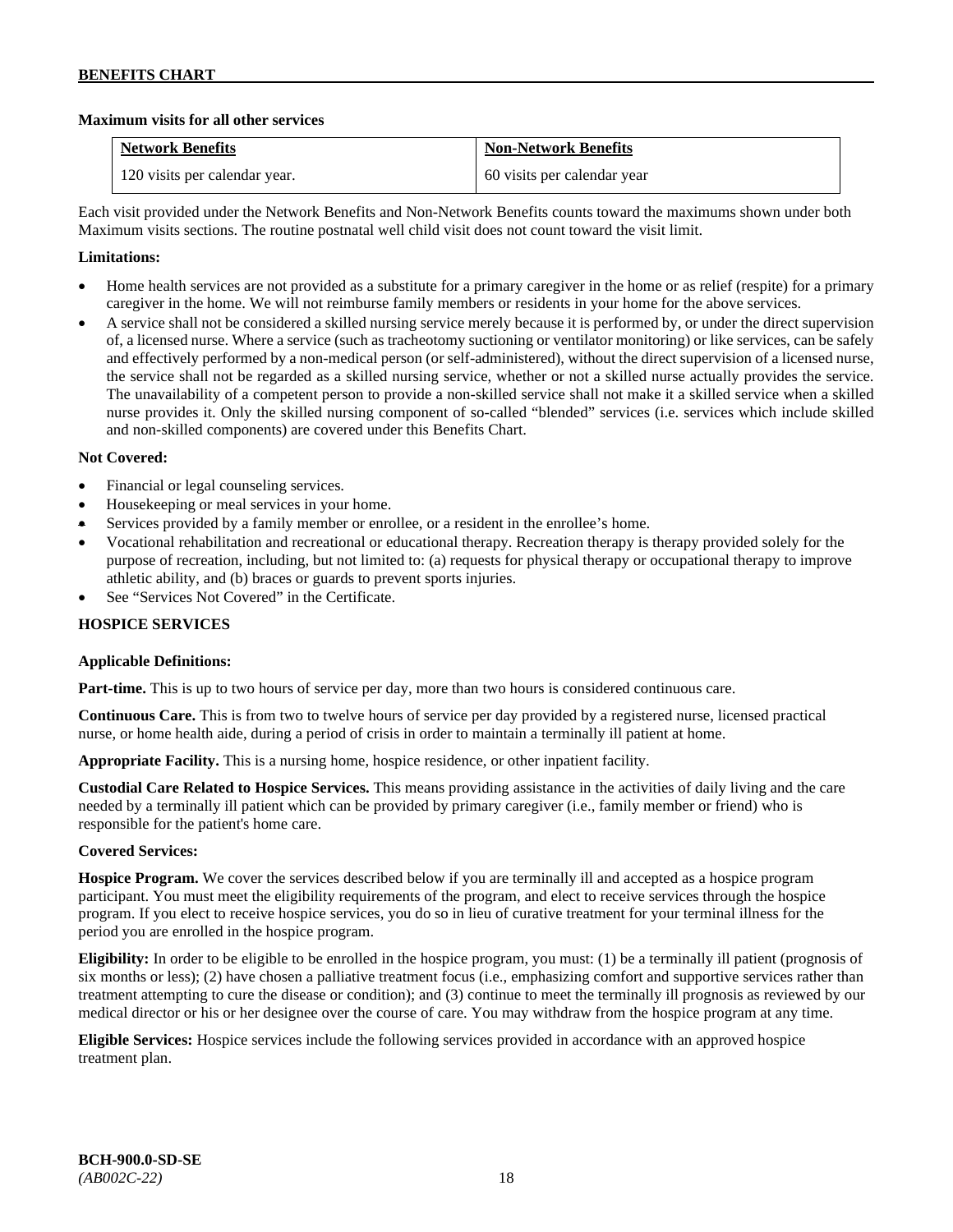- Inpatient Services: We cover inpatient services in a hospital facility.
- Home Health Services:
	- o Part-time care provided in your home by an interdisciplinary hospice team (which may include a physician, nurse, social worker, and spiritual counselor) and medically necessary home health services are covered.
	- o One or more periods of continuous care in your home or in a setting which provides day care for pain or symptom management, when medically necessary, will be covered.
- Other Services:
	- o Respite care is covered for care in your home or in an appropriate facility, to give your primary caregivers (i.e., family members or friends) rest and/or relief when necessary in order to maintain a terminally ill patient at home*.*
	- o Medically necessary medications for pain and symptom management.
	- o Semi-electric hospital beds and other durable medical equipment are covered.
	- o Emergency and non-emergency care is covered.

| <b>Network Benefits</b>      | <b>Non-Network Benefits</b>  |
|------------------------------|------------------------------|
| 70% of the charges incurred. | 50% of the charges incurred. |

Respite care is limited to five episodes, up to five days per episode. Inpatient hospice services are limited to 15 days per lifetime.

# **Not Covered:**

- Financial or legal counseling services.
- Housekeeping or meal services in your home.
- Custodial or maintenance care related to hospice services, whether provided in the home or in a nursing home.
- Any service not specifically described as covered services under this hospice services benefits.
- Any services provided by members of your family or residents in your home.
- See "Services Not Covered" in the Certificate.

# **HOSPITAL AND SKILLED NURSING FACILITY SERVICES**

### **Covered Services:**

We cover services as described below.

### **Medical or surgical hospital services**

**Inpatient hospital services:** We cover the following medical or surgical services, for the treatment of acute illness or injury, which require the level of care only provided in an acute care facility. These services must be authorized by a physician.

Inpatient hospital services include: room and board; the use of operating or maternity delivery rooms; intensive care facilities; newborn nursery facilities; general nursing care, anesthesia, laboratory and diagnostic imaging services, reconstructive surgery, radiation therapy, physical therapy, prescription drugs or other medications administered during treatment, blood and blood products (unless replaced), and blood derivatives, and other diagnostic or treatment related hospital services; physician and other professional medical and surgical services provided while in the hospital, including gender confirmation surgery that meets medical coverage criteria.

Services for items for personal convenience, such as television rental, are not covered.

We cover, following a vaginal delivery, a minimum of 48 hours of inpatient care for the mother and newborn child. We cover, following a caesarean section delivery, a minimum of 96 hours of inpatient care for the mother and newborn child. If the duration of inpatient care is less than these minimums, we also cover a minimum of one home visit by a registered nurse for post-delivery care, within 4 days of discharge of the mother and newborn child. Services provided by the registered nurse include, but are not limited to, parent education, assistance and training in breast and bottle feeding, and conducting any necessary and appropriate clinical tests. We shall not provide any compensation or other non-medical remuneration to encourage a mother and newborn to leave inpatient care before the duration minimums specified.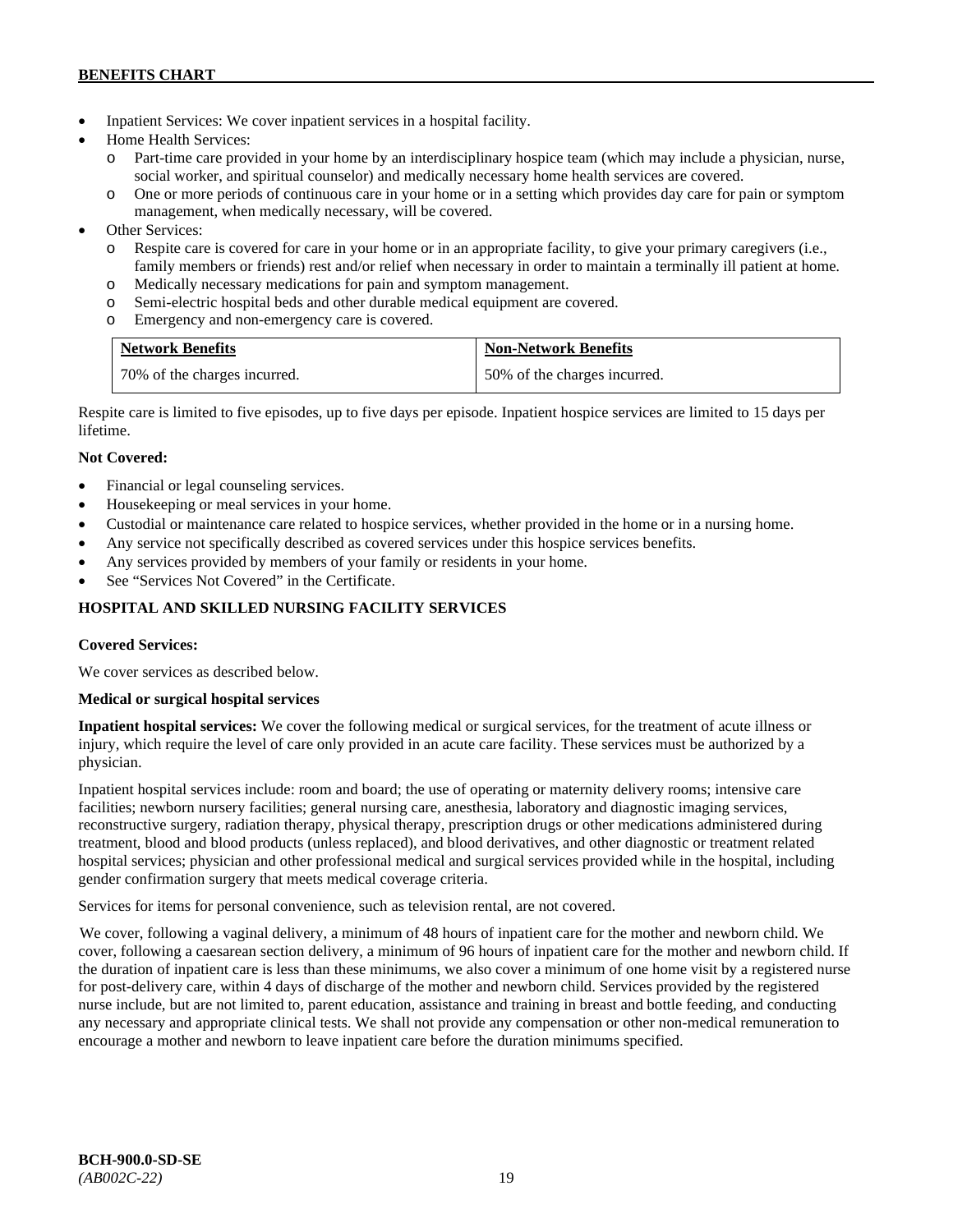Group health plans and health insurance issuers generally may not, under Federal law, restrict benefits for any hospital length of stay in connection with childbirth for the mother of newborn child to less than 48 hours following a vaginal delivery, or less than 96 hours following a caesarean section. However, Federal law generally does not prohibit the mother's or newborn's attending provider, after consulting with the mother, from discharging the mother or her newborn earlier than 48 hours (or 96 hours as applicable). In any case plans and issuers may not, under Federal law, require that a provider obtain authorization from the plan or the insurance issuer for prescribing a length of stay not in excess of 48 hours (or 96 hours).

| <b>Network Benefits</b>      | <b>Non-Network Benefits</b>  |
|------------------------------|------------------------------|
| 70% of the charges incurred. | 50% of the charges incurred. |

Each insured's admission or confinement, including that of a newborn child, is separate and distinct from the admission or confinement of any other insured.

### **Outpatient hospital, ambulatory care or surgical facility services:**

We cover the following medical and surgical services, for diagnosis or treatment of illness or injury on an outpatient basis. These services must be authorized by a physician.

Outpatient services include: use of operating rooms, maternity delivery rooms or other outpatient departments, rooms or facilities; and the following outpatient services: general nursing care, anesthesia, laboratory and diagnostic imaging services, reconstructive surgery, radiation therapy, physical therapy, drugs administered during treatment, blood and blood products (unless replaced), and blood derivatives, and other diagnostic or treatment related outpatient services; physician and other professional medical and surgical services provided while an outpatient, including gender confirmation surgery that meets medical coverage criteria.

Prior authorization by our medical director is required for new, experimental or reconstructive technologies or procedures. Requests must be submitted prior to performing the technology or procedure.

To see the benefit level for diagnostic imaging services, laboratory services and physical therapy, see benefits under Diagnostic Imaging Services, Laboratory Services and Physical Therapy in this Benefits Chart.

| <b>Network Benefits</b>      | <b>Non-Network Benefits</b>  |
|------------------------------|------------------------------|
| 70% of the charges incurred. | 50% of the charges incurred. |

**Skilled nursing facility care:** We cover room and board, daily skilled nursing and related ancillary services for post-acute treatment and rehabilitative care of illness or injury that meets medical coverage criteria.

| <b>Network Benefits</b>                        | <b>Non-Network Benefits</b>                    |
|------------------------------------------------|------------------------------------------------|
| 70% of the charges incurred.                   | 50% of the charges incurred.                   |
| Limited to a 90 day maximum per calendar year. | Limited to a 90 day maximum per calendar year. |

Each day of services provided under the Network Benefits and Non-Network Benefits, combined, applies toward the maximums shown above.

### **Not Covered:**

- Services for items for personal convenience, such as television rental, are not covered.
- See "Services Not Covered" in the Certificate.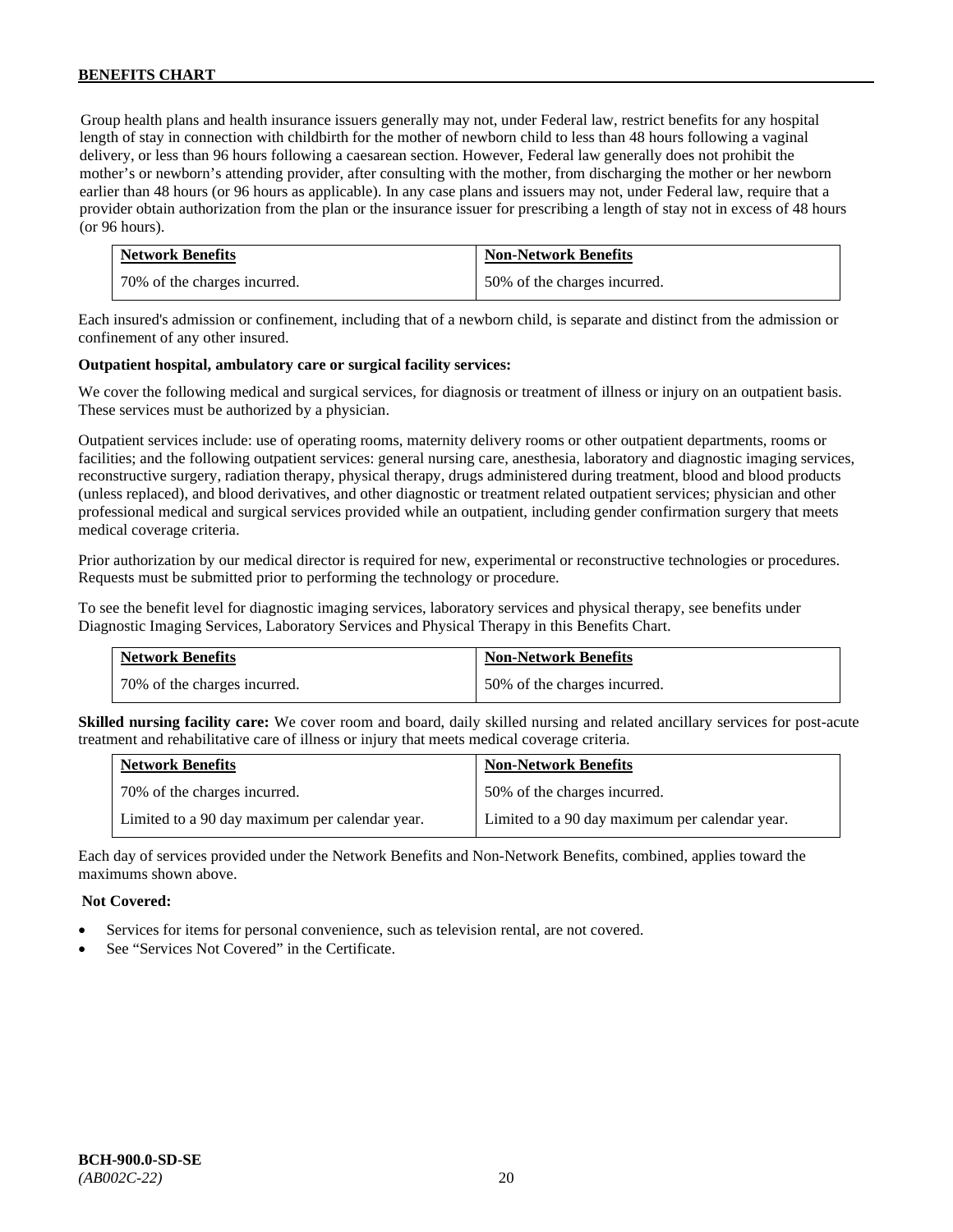# **INFERTILITY DIAGNOSIS**

#### **Covered Services:**

We cover the diagnosis of infertility. These services include diagnostic procedures and tests provided in connection with an infertility evaluation, office visits and consultations to diagnose infertility.

| <b>Network Benefits</b>       | <b>Non-Network Benefits</b>  |
|-------------------------------|------------------------------|
| 170% of the charges incurred. | 50% of the charges incurred. |

Coverage is limited to office visits and consultations to diagnose infertility. Treatment is not covered.

### **Not Covered:**

- Infertility/fertility treatment, including but not limited to, office visits, laboratory services, diagnostic imaging services and fertility drugs; reversal of sterilization; and sperm, ova or embryo acquisition, retrieval or storage; however, we cover office visits and consultations to diagnose infertility.
- Services related to the establishment of surrogate pregnancy and fees for a surrogate. However, pregnancy and maternity services are covered for an insured under this Benefits Chart, including a surrogate pregnancy.
- See "Services Not Covered" in the Certificate.

### **LABORATORY SERVICES**

#### **Covered Services:**

We cover laboratory tests when ordered by a provider and provided in a clinic or outpatient hospital facility.

We cover services provided in a clinic or outpatient hospital facility. To see the benefit level for inpatient hospital or skilled nursing facility services, see benefits under Inpatient Hospital and Skilled Nursing Facility Services.

### **Prostate-specific antigen (PSA) testing**

| Network Benefits                                            | <b>Non-Network Benefits</b>  |
|-------------------------------------------------------------|------------------------------|
| 100% of the charges incurred.<br>Deductible does not apply. | 50% of the charges incurred. |

#### **All other laboratory services**

#### **Services for illness or injury**

| <b>Network Benefits</b>                                     | <b>Non-Network Benefits</b>  |
|-------------------------------------------------------------|------------------------------|
| 100% of the charges incurred.<br>Deductible does not apply. | 50% of the charges incurred. |

#### **Preventive Services**

Laboratory services associated with preventive services are covered at the benefit level shown in the "Preventive Services" section of this Benefits Chart.

### **Not Covered:**

See "Services Not Covered" in the Certificate.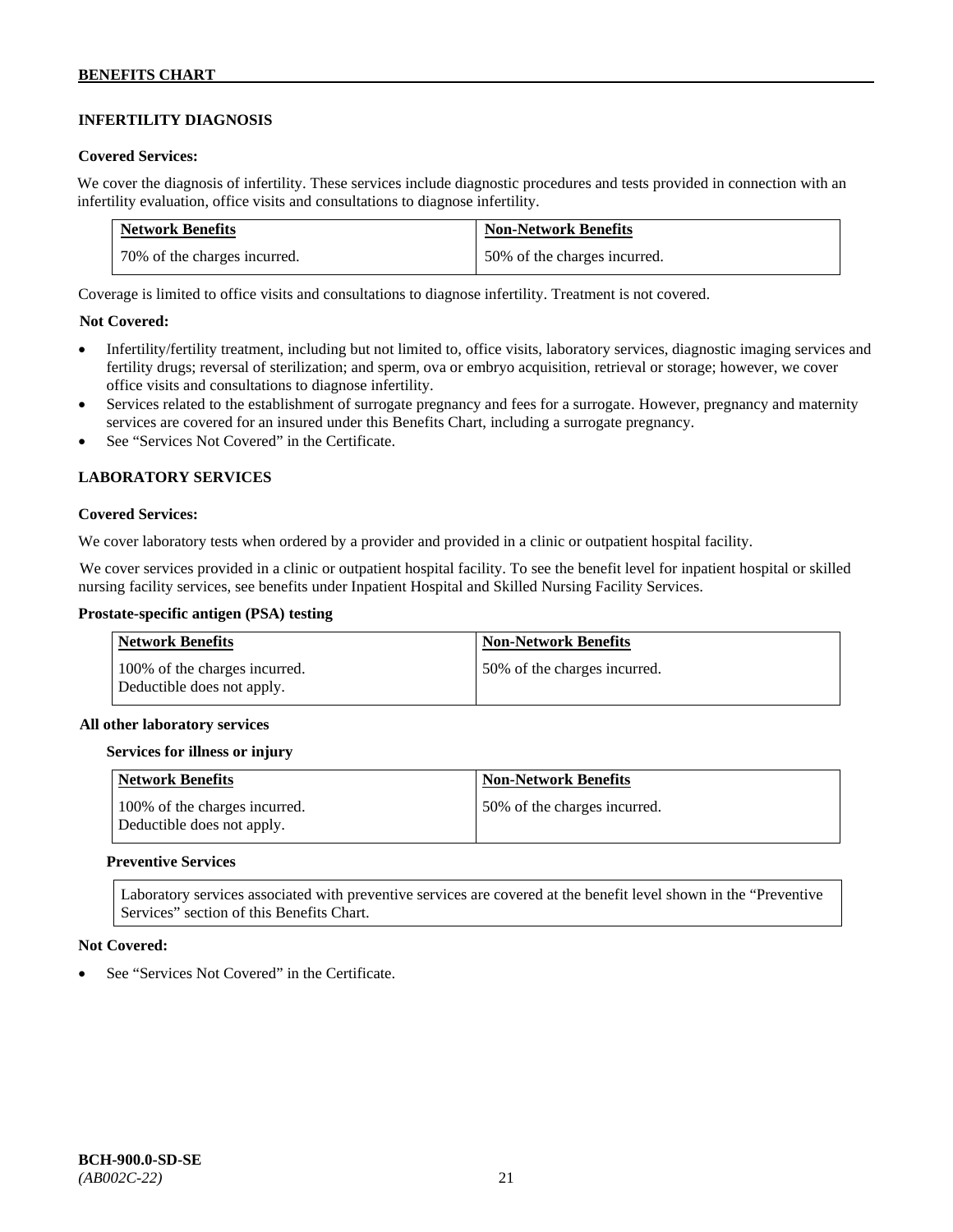# **MASTECTOMY RECONSTRUCTION BENEFIT**

#### **Covered Services:**

We cover reconstruction of the breast on which the mastectomy has been performed; surgery and reconstruction of the other breast to produce symmetrical appearance, and prostheses and physical complications of all stages of mastectomy, including lymphedemas.

| <b>Network Benefits</b>                              | <b>Non-Network Benefits</b>                           |
|------------------------------------------------------|-------------------------------------------------------|
| Coverage level is same as corresponding Network      | Coverage level is same as corresponding Non-Network   |
| Benefits, depending on type of service provided such | Benefits, depending on type of service provided, such |
| as Office Visits for Illness or Injury, Inpatient or | as Office Visits for Illness or Injury, Inpatient or  |
| Outpatient Hospital Services.                        | <b>Outpatient Hospital Services.</b>                  |

#### **Not Covered:**

See "Services Not Covered" in the Certificate.

# **MEDICATION THERAPY DISEASE MANAGEMENT PROGRAM**

#### **Covered Services:**

If you meet our criteria for coverage, you may qualify for our Medication Therapy Disease Management Program.

The program covers consultations with a designated network pharmacist.

Covered services are based on established medical policies, which are subject to periodic review and modification by the medical directors. These medical policies (medical coverage criteria) are available online at [healthpartners.com](http://www.healthpartners.com/) or by calling Member Services.

| <b>Network Benefits</b>                                     | <b>Non-Network Benefits</b> |
|-------------------------------------------------------------|-----------------------------|
| 100% of the charges incurred.<br>Deductible does not apply. | No coverage.                |

#### **Not Covered:**

See "Services Not Covered" in the Certificate.

### **OFFICE VISITS FOR ILLNESS OR INJURY**

#### **Covered Services:**

We cover the following when medically necessary: professional medical and surgical services and related supplies, including biofeedback, of physicians and other health care providers; blood and blood products (unless replaced) and blood derivatives.

We cover diagnosis and treatment of illness or injury to the eyes. Where contact or eyeglass lenses are prescribed as medically necessary for the post-operative treatment of cataracts or for the treatment of aphakia, acute or chronic corneal pathology, or keratoconus, we cover the initial evaluation, lenses and fitting. Insureds must pay for lens replacement beyond the initial pair.

We cover medically necessary professional services by a licensed physician or audiologist appropriate for the treatment of hearing impairment to a person under the age of 19. Hearing aids are not covered.

Services received via video, e-visit or telephone are covered under the "Telehealth/Telemedicine Services" section.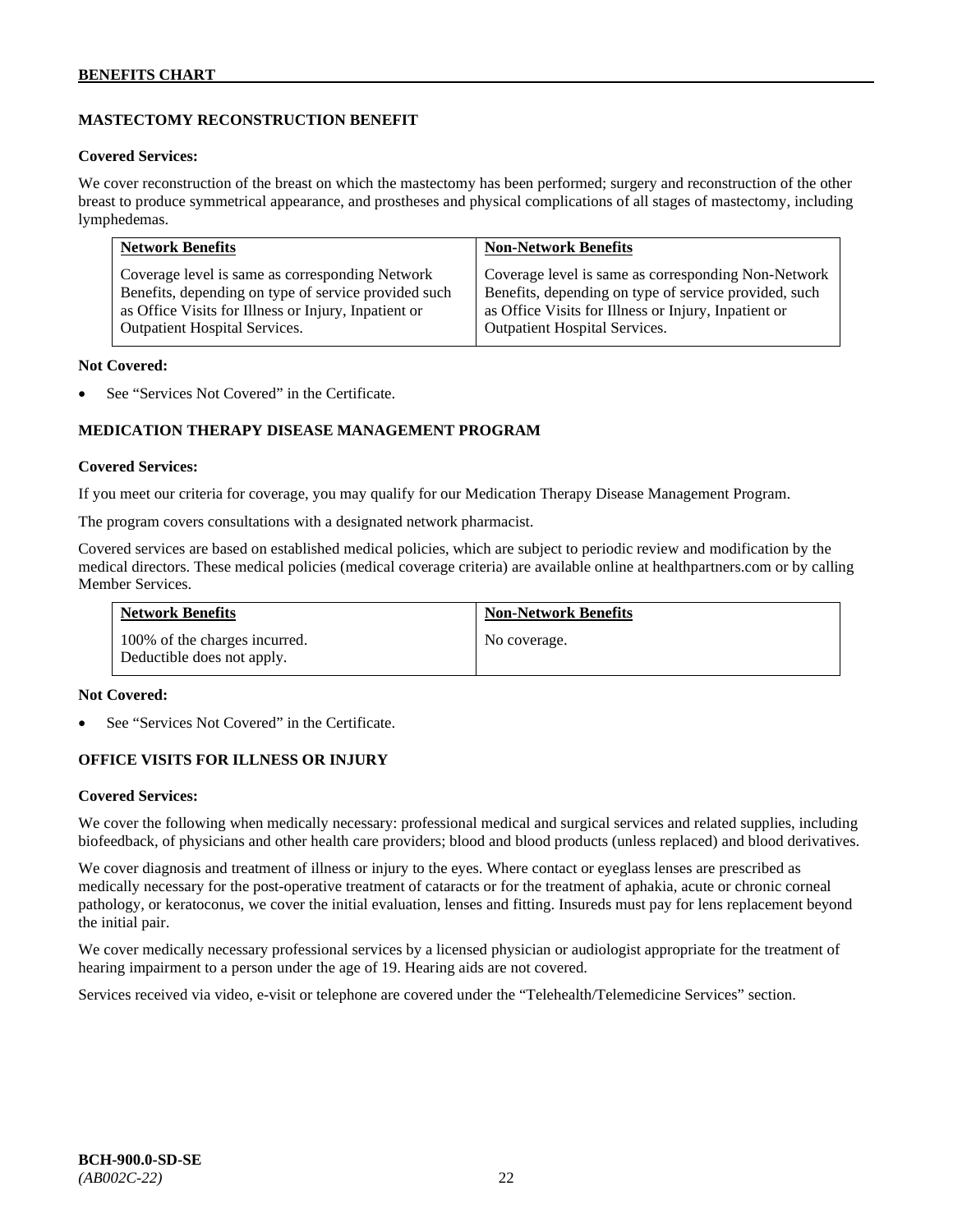# **Office visits**

### **Primary Care Providers**

| <b>Network Benefits</b>                                                                                     | <b>Non-Network Benefits</b>  |
|-------------------------------------------------------------------------------------------------------------|------------------------------|
| 100% of the charges incurred, subject to your<br>copayment of \$50 per visit.<br>Deductible does not apply. | 50% of the charges incurred. |

# **Specialty Care Providers**

| <b>Network Benefits</b>                                                                                      | <b>Non-Network Benefits</b>  |
|--------------------------------------------------------------------------------------------------------------|------------------------------|
| 100% of the charges incurred, subject to your<br>copayment of \$100 per visit.<br>Deductible does not apply. | 50% of the charges incurred. |

# **Convenience clinics**

| <b>Network Benefits</b>                                                                                     | <b>Non-Network Benefits</b>  |
|-------------------------------------------------------------------------------------------------------------|------------------------------|
| 100% of the charges incurred, subject to your<br>copayment of \$25 per visit.<br>Deductible does not apply. | 50% of the charges incurred. |

# **Injections administered in a physician's office, other than immunizations:**

### **Allergy Injections**

| <b>Network Benefits</b>                                                                                              | <b>Non-Network Benefits</b>  |
|----------------------------------------------------------------------------------------------------------------------|------------------------------|
| 100% of the charges incurred, subject to your<br>copayment of \$2 per date of service.<br>Deductible does not apply. | 50% of the charges incurred. |

### **All other injections**

| <b>Network Benefits</b>                                                                                              | <b>Non-Network Benefits</b>  |
|----------------------------------------------------------------------------------------------------------------------|------------------------------|
| 100% of the charges incurred, subject to your<br>copayment of \$2 per date of service.<br>Deductible does not apply. | 50% of the charges incurred. |

# **Not Covered:**

- Court ordered treatment.
- See "Services Not Covered" in the Certificate.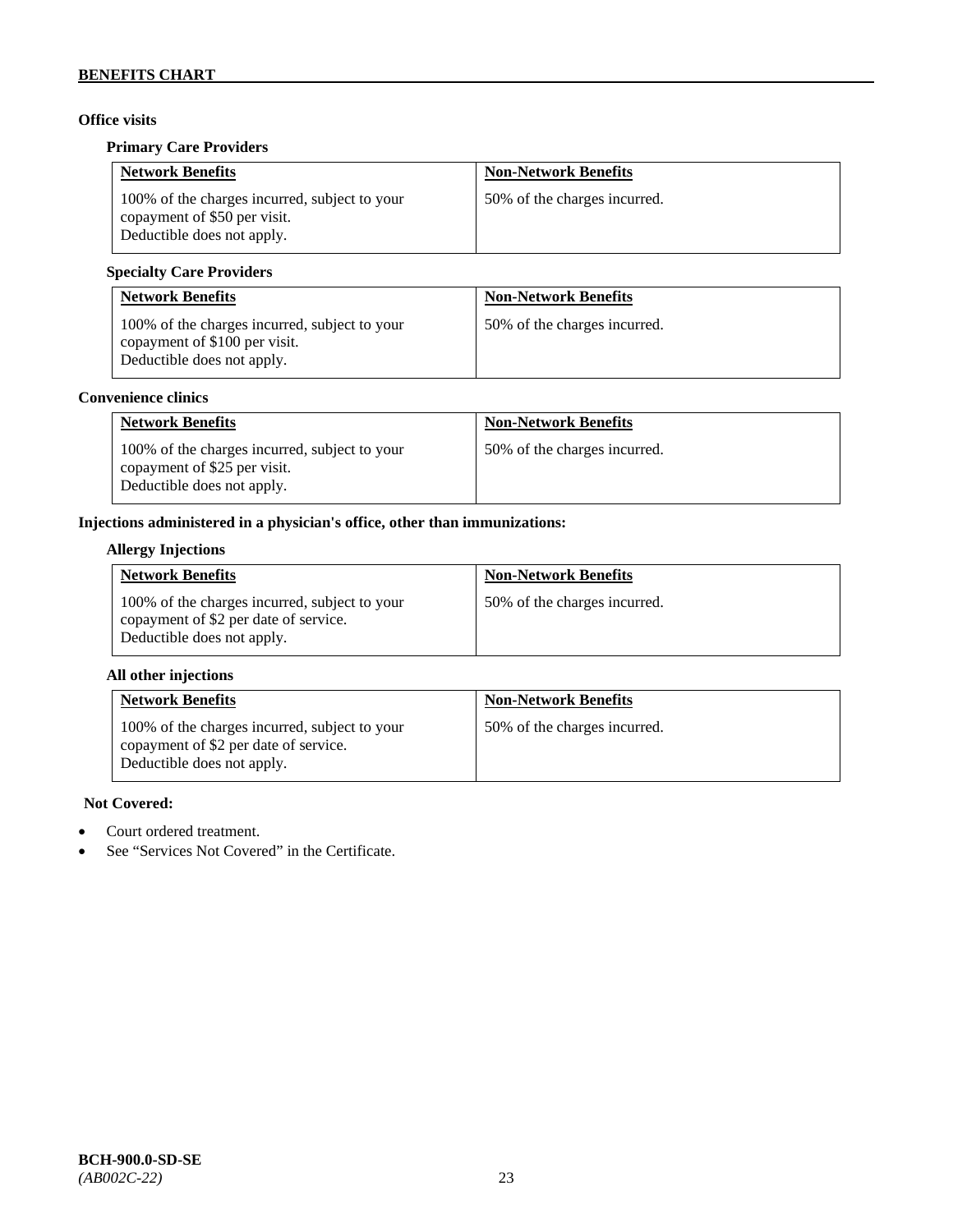# **PEDIATRIC EYEWEAR**

### **Covered Services:**

- We cover pediatric eyewear for children.
- Routine eye exams are covered under the "Preventive Services" section.

| <b>Network Benefits</b>      | <b>Non-Network Benefits</b> |
|------------------------------|-----------------------------|
| 70% of the charges incurred. | No coverage.                |

### **Limitations:**

- Coverage under this provision will continue until the end of the month in which the child turns age 19.
- Limited to one of the following per calendar year:
	- o one pair of eyeglasses including one set of prescription lenses, frames from our designated eyewear collection, and anti-scratch coating; or
	- o one pair of non-disposable contact lenses; or
	- o a one-year supply of disposable contact lenses.
- Contact lens fittings are limited to two per calendaryear.

#### **Not Covered:**

- Frames that are not included in our designated eyewear collection. However, one pair of lenses will be covered if an insured chooses frames outside our designated eyewear collection.
- More than one pair of lenses or frames or non-disposable contacts per calendar year, regardless of the reason. This includes replacement of eyeglasses or contact lenses due to loss, breakage, theft, or change in prescription.
- Safety glasses or goggles for sports or vocational reasons.
- Upgrades including, but not limited to, UV protection and no-line multifocal lenses.
- See "Services Not Covered" in the Certificate.

# **PHYSICAL THERAPY, OCCUPATIONAL THERAPY AND SPEECH THERAPY**

### **Covered Services:**

We cover the following physical therapy, occupational therapy and speech therapy services:

- Medically necessary rehabilitative care to correct the effects of illness or injury.
- Habilitative care rendered for congenital, developmental or medical conditions which have significantly limited the successful initiation of normal speech and normal motor development.

Massage therapy which is performed in conjunction with other treatment/modalities by a physical or occupational therapist, is part of a prescribed treatment plan and is not billed separately is covered.

We cover services provided in a clinic. We also cover physical therapy provided in an outpatient hospital facility. To see the benefit level for inpatient hospital or skilled nursing facility services, see benefits under Inpatient Hospital and Skilled Nursing Facility Services.

#### **Rehabilitative care**

| <b>Network Benefits</b>                                                                                     | <b>Non-Network Benefits</b>  |
|-------------------------------------------------------------------------------------------------------------|------------------------------|
| 100% of the charges incurred, subject to your<br>copayment of \$50 per visit.<br>Deductible does not apply. | 50% of the charges incurred. |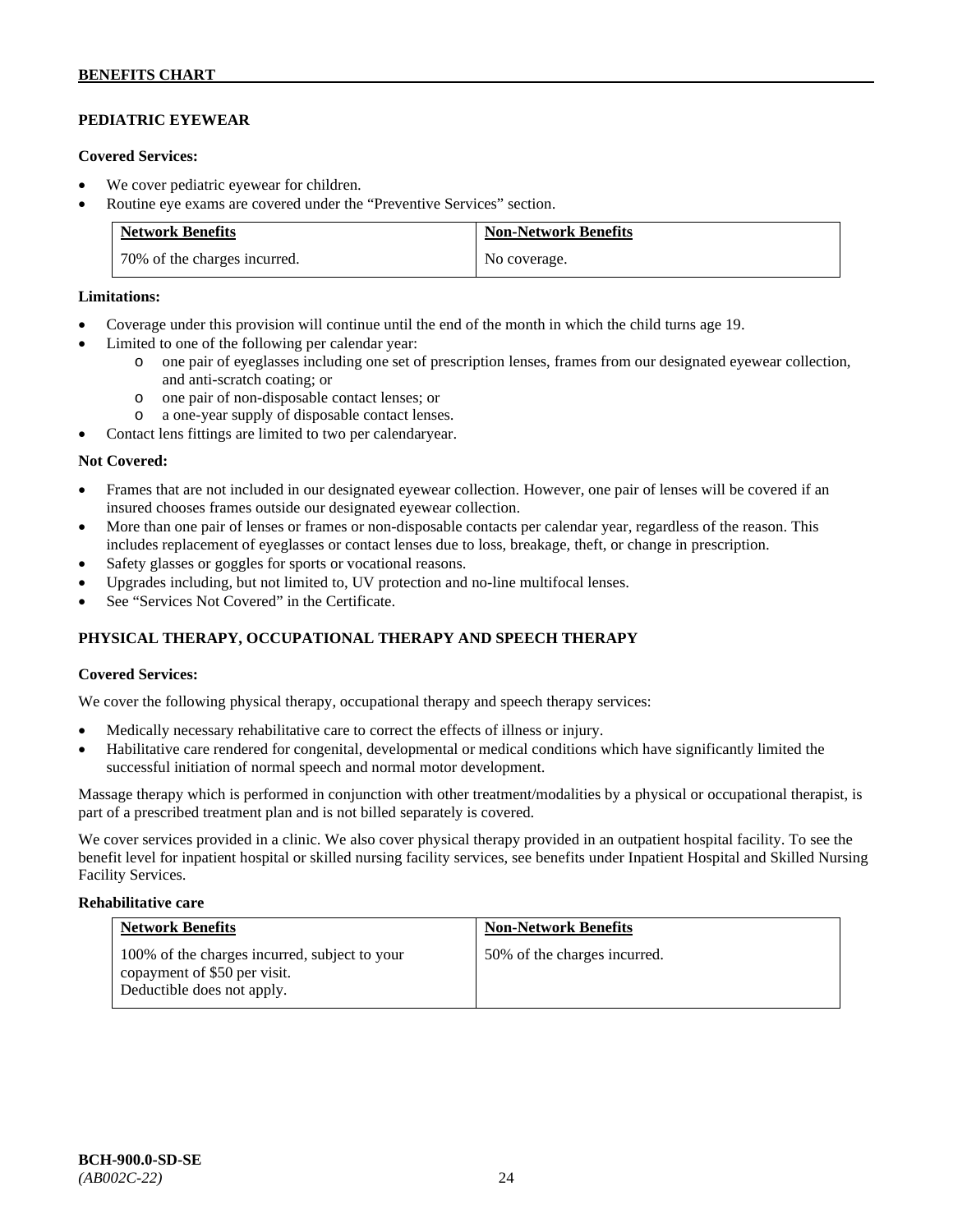### **Habilitative care**

| <b>Network Benefits</b>                                                                                     | <b>Non-Network Benefits</b>  |
|-------------------------------------------------------------------------------------------------------------|------------------------------|
| 100% of the charges incurred, subject to your<br>copayment of \$50 per visit.<br>Deductible does not apply. | 50% of the charges incurred. |

#### **Not Covered:**

- Massage therapy for the purpose of comfort or convenience of the Insured.
- See "Services Not Covered" in the Certificate.

### **PRE-DIABETES DISEASE MANAGEMENT PROGRAM**

#### **Covered Services:**

If you meet our criteria for coverage, you may qualify for the Pre-diabetes Disease Management Program through Omada Health.

The program covers group health coaching which focuses on weight loss, exercise, behavior modification and health education at select locations determined by the plan.

| <b>Network Benefits</b>                                     | <b>Non-Network Benefits</b> |
|-------------------------------------------------------------|-----------------------------|
| 100% of the charges incurred.<br>Deductible does not apply. | Not applicable.             |

#### **Not Covered:**

See "Services Not Covered" in the Certificate.

### **PRESCRIPTION DRUG SERVICES**

#### **Covered Services:**

We cover prescription drugs and medications, which can be self-administered or are administered in a physician's office. We will not exclude coverage of off-label use of drugs to treat cancer or life threatening conditions on the grounds that the drug has not been approved by the FDA for that indication if that drug is recognized for the treatment of such indication in one of the standard reference compendia and when an appropriate level of evidence or medical necessity is met.

#### **For Network Benefits, drugs and medications must be obtained at a Network Pharmacy.**

### **If a copayment is required, you must pay one copayment for each 31-day supply, or portion thereof, unless otherwise indicated below.**

#### **Outpatient drugs (except as specified below)**

| <b>Network Benefits</b>                                                                                                                    | <b>Non-Network Benefits</b>  |
|--------------------------------------------------------------------------------------------------------------------------------------------|------------------------------|
| 100% of the charges incurred, subject to your<br>copayment of \$30 for generic formulary drugs and \$60<br>for brand name formulary drugs. | 50% of the charges incurred. |
| In no event will your cost for a formulary insulin drug<br>exceed \$25.                                                                    |                              |
| Non-formulary drugs are covered at 100% of the<br>charges incurred, subject to your copayment of \$125.                                    |                              |
| Deductible does not apply.                                                                                                                 |                              |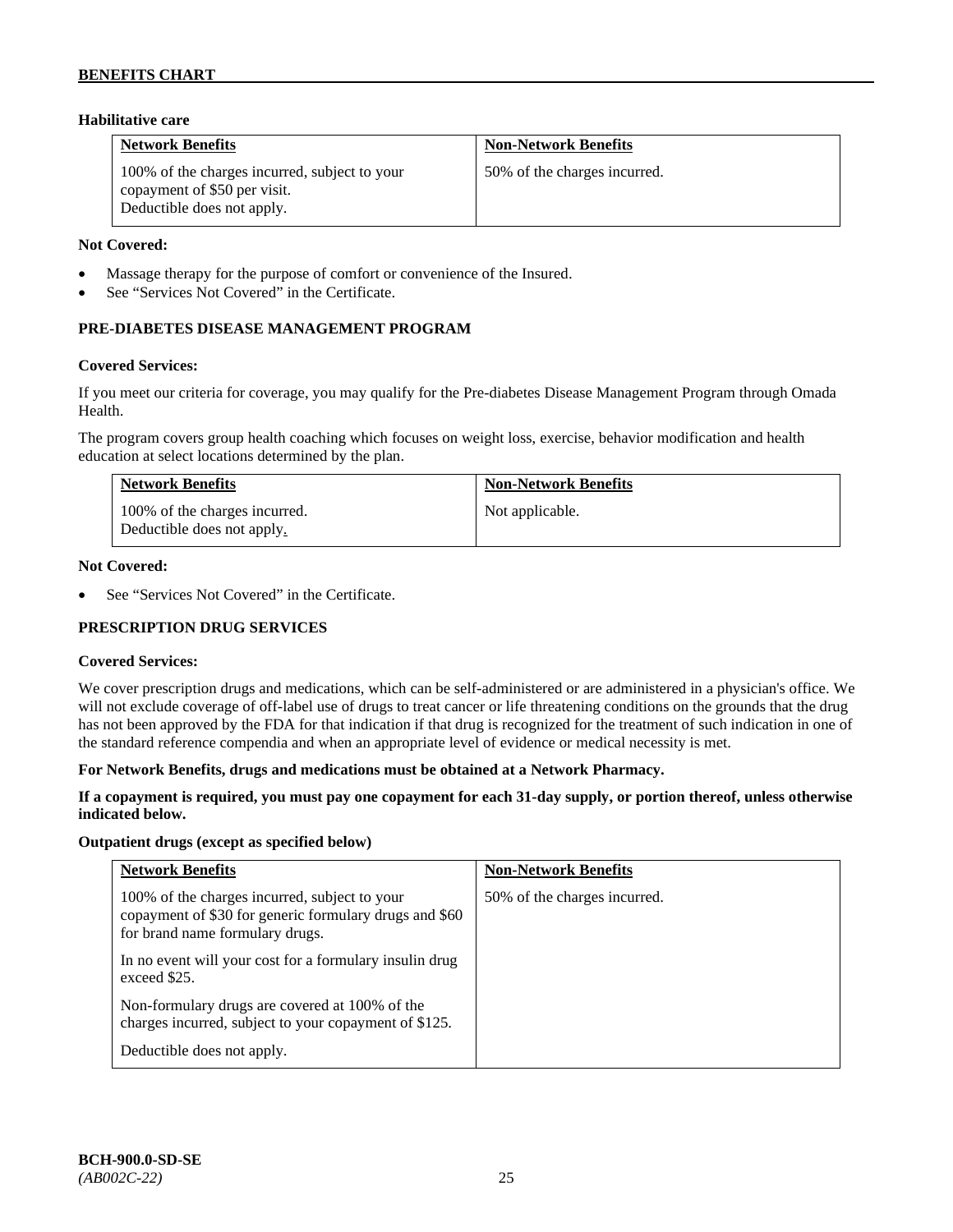### **Mail order drugs**

| <b>Network Benefits</b>                                                                                                                                                                                                                               | <b>Non-Network Benefits</b>                                                                                                |
|-------------------------------------------------------------------------------------------------------------------------------------------------------------------------------------------------------------------------------------------------------|----------------------------------------------------------------------------------------------------------------------------|
| For your convenience, you may also get up to a 93-day<br>supply of outpatient prescription drugs that can be self-<br>administered through the designated mail order service.<br>Specialty drugs are not available through the mail order<br>service. | See Network mail order drugs benefit.<br>Mail order drugs are only available through the<br>designated mail order service. |

### **Specialty drugs that are self-administered**

| <b>Network Benefits</b>                                                                                                                                                                                                                         | <b>Non-Network Benefits</b> |
|-------------------------------------------------------------------------------------------------------------------------------------------------------------------------------------------------------------------------------------------------|-----------------------------|
| 80% of the charges incurred, up to a maximum<br>copayment of \$500.<br>Deductible does not apply.<br>For Network Benefits, specialty drugs are limited to<br>drugs on the specialty drug list and must be obtained<br>from a designated vendor. | No coverage.                |

In order for the plan to better manage available manufacturer-funded copayment assistance, copayments for certain specialty medications may vary and be set to approximate the maximum of any available manufacturer-funded copayment assistance programs. However, in no case will true out-of-pocket costs to the insured be greater than the maximum copayment/coinsurance shown in this Benefits Chart. Manufacturer-funded copayment assistance received by an insured will not apply to the insured's annual deductible or out-of-pocket limit.

#### **Drugs for treatment of growth deficiency**

| <b>Network Benefits</b>                                                                                                                            | <b>Non-Network Benefits</b>  |
|----------------------------------------------------------------------------------------------------------------------------------------------------|------------------------------|
| 70% of the charges incurred.<br>Deductible does not apply.                                                                                         | 50% of the charges incurred. |
| For Network Benefits, growth deficiency drugs are<br>limited to drugs on the specialty drug list and must be<br>obtained from a designated vendor. |                              |

# **Tobacco cessation drugs are covered for all FDA-approved tobacco cessation drugs**

| <b>Network Benefits</b>                                     | <b>Non-Network Benefits</b>  |
|-------------------------------------------------------------|------------------------------|
| 100% of the charges incurred.<br>Deductible does not apply. | 50% of the charges incurred. |

#### **Contraceptive drugs**

| <b>Network Benefits</b>                                                                                                                                         | <b>Non-Network Benefits</b>  |
|-----------------------------------------------------------------------------------------------------------------------------------------------------------------|------------------------------|
| 100% of the charges incurred for formulary drugs.<br>Deductible does not apply.                                                                                 | 50% of the charges incurred. |
| If a physician requests that a non-formulary<br>contraceptive drug be dispensed as written, the drug<br>will be covered at 100%, not subject to the deductible. |                              |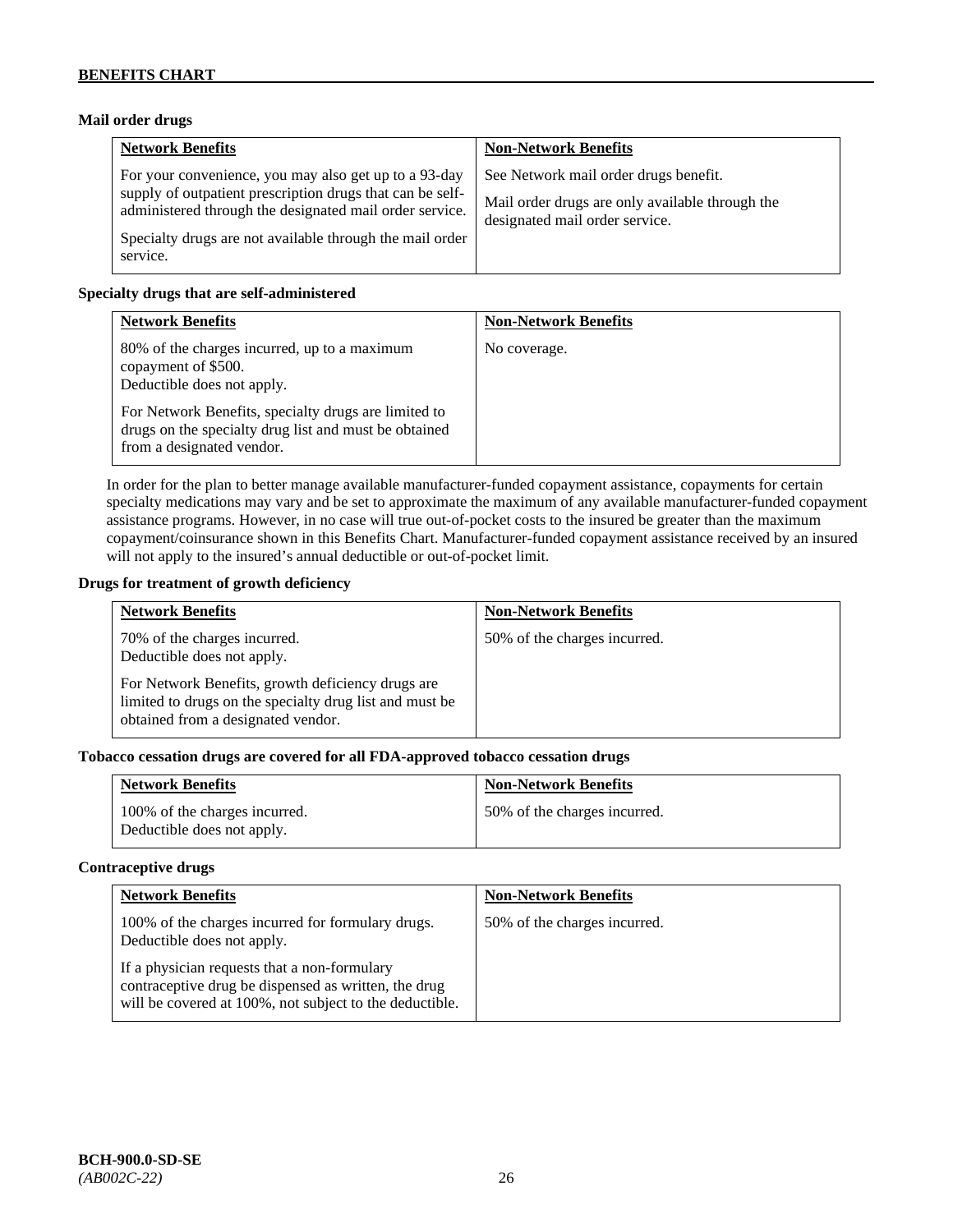**ACA preventive medications.** We cover preventive medications currently recommended by USPSTF with an A or B rating if they are prescribed by your medical provider and they are listed on our Commercial ACA Preventive Drug List. Preventive medications are subject to periodic review and modification. Changes would be effective in accordance with the federal rules and reflected in our current medical coverage criteria for preventive care services.

| <b>Network Benefits</b>                                     | <b>Non-Network Benefits</b>  |
|-------------------------------------------------------------|------------------------------|
| 100% of the charges incurred.<br>Deductible does not apply. | 50% of the charges incurred. |

### **Limitations:**

- Certain drugs may require prior authorization as indicated on the Formulary. HealthPartners may require prior authorization for the drug and also the site where the drug will be provided. Certain drugs are subject to our utilization review process and quantity limits as indicated on our Formulary.
- Certain non-formulary drugs require prior authorization. In addition, certain drugs may be subject to any quantity limits applied as part of our trial program. The trial drug program applies to new prescriptions for certain drugs which have high toxicity, low tolerance, high costs and/or high potential for waste. Trial drugs are indicated on the formulary and/or the Specialty Drug List. Your first fill of a trial drug may be limited to less than a month supply. If the drug is well tolerated and effective, you will receive the remainder of your first month supply.
- If an insured requests a brand name drug when there is a generic equivalent, the brand name drug will be covered up to the charge that would apply to the generic drug, minus any required copayment. If a physician requests that a brand name drug be dispensed as written, the drug will be paid at the non-formulary benefit.
- We may require Insureds to try over-the-counter (OTC) drug alternatives before approving more costly formulary prescription drugs.
- Unless otherwise specified in the "Prescription Drug Services" section, you may receive up to a 31-day supply per prescription.
- New prescriptions to treat certain chronic conditions are limited to a 31-day supply.
- A 93-day supply will be covered and dispensed only at pharmacies that participate in our extended day supply program.
- No more than a 31-day supply of Specialty Drugs will be covered and dispensed at a time, unless it is a manufacturer supplied drug that cannot be split that supplies the insured with more than a 31-day supply.

### **Not Covered:**

- Replacement of prescription drugs, medications, equipment and supplies due to loss, damage or theft.
- Nonprescription (over the counter) drugs or medications, including, but not limited to, vitamins, supplements, homeopathic remedies, and non-FDA approved drugs, unless listed on the Formulary and prescribed by a physician or legally authorized health care provider under applicable state and federal law. We cover off-label use of drugs to treat cancer as specified in the "Prescription Drug Services" section of this Benefits Chart. This exclusion does not include over-the-counter contraceptives for women as allowed under the Affordable Care Act when the Insured obtains a prescription for the item. In addition, if the Insured obtains a prescription, this exclusion does not include aspirin to prevent cardiovascular disease for men and women of certain ages; folic acid supplements for women who may become pregnant; fluoride chemoprevention supplements for children without fluoride in their water source; and iron supplements for children ages 6-12 months who are at risk for anemia.
- All drugs for the treatment of sexual dysfunction.
- Fertility drugs.
- Medical cannabis.
- Drugs on the Excluded Drug List. The Excluded Drug List includes select drugs within a therapy class that are not eligible for coverage. This includes drugs that may be excluded for certain indications. The Excluded Drug List is available a[t HealthPartners.com.](http://www.healthpartners.com/)
- Drugs that are newly approved by the FDA until they are reviewed and approved by HealthPartners Pharmacy and Therapeutics Committee.
- Medical devices approved by the FDA will not be covered under the "Prescription Drug Services" section unless they are on our Formulary. Covered medical devices are generally submitted and reimbursed under your medical benefits.
- See "Services Not Covered" in the Certificate.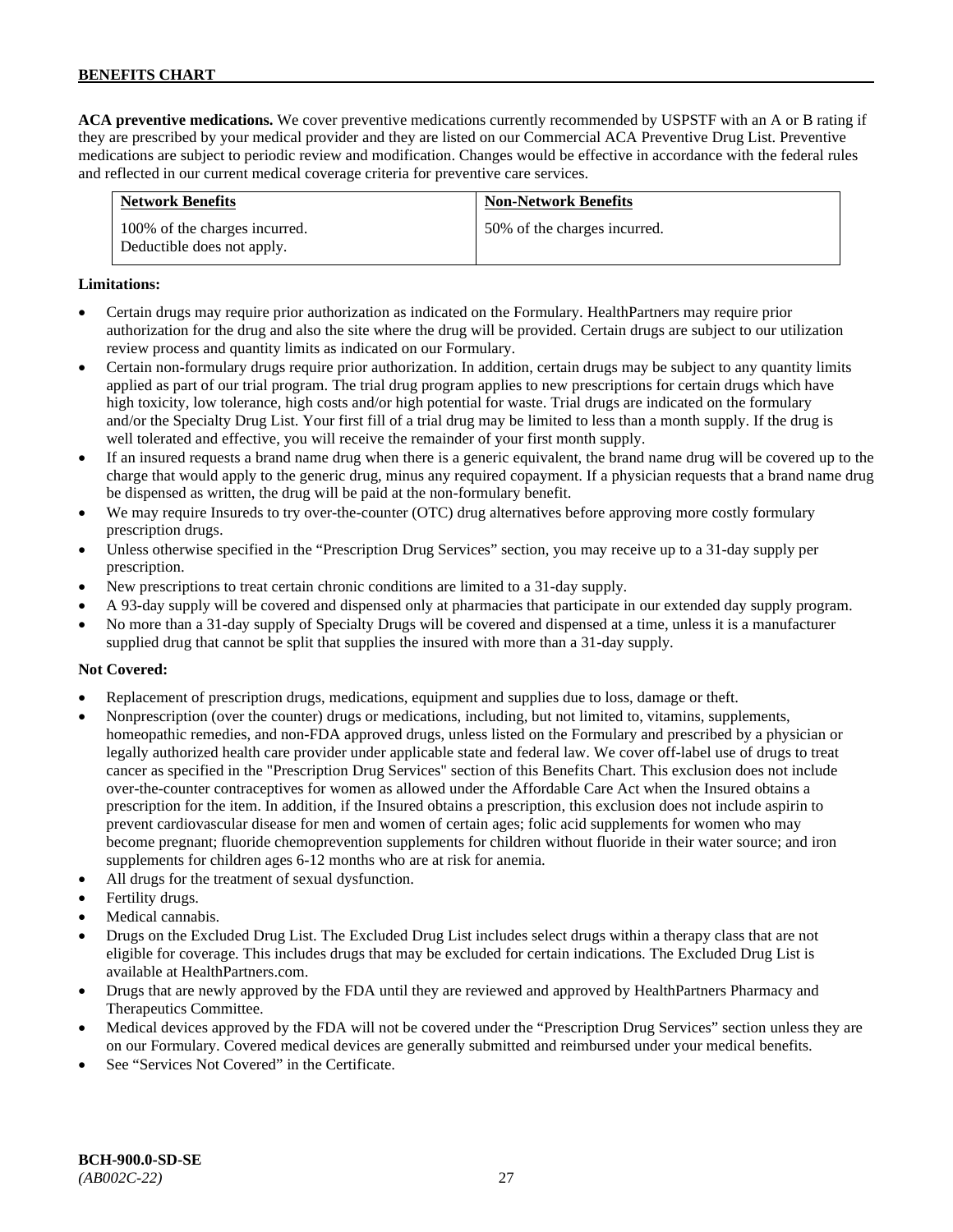### **PREVENTIVE SERVICES**

#### **Applicable Definitions:**

**Routine Preventive Services** are routine healthcare services that include screenings, checkups and counseling to prevent illness, disease or other health problems before symptoms occur.

**Diagnostic Services** are services to help a provider understand your symptoms, diagnose illness, and decide what treatment may be needed. They may be the same services that are listed as preventive services, but they are being used as diagnostic services. Your provider will determine if these services are preventive or diagnostic. These services are not preventive if received as part of a visit to diagnose, manage, or maintain an acute or chronic medical condition, illness or injury. When that occurs, unless otherwise indicated below, standard deductibles, copayments or coinsurance apply.

#### **Covered Services:**

We cover preventive services which meet any of the requirements under the Affordable Care Act (ACA) shown in the bulleted items below. These preventive services are covered at 100% under the Network Benefits with no deductible, copayments or coinsurance. If a preventive service is not required by the ACA and it is covered at a lower benefit level or if a group qualifies for an exemption or accommodation for certain benefits under the ACA, it will be specified below. Preventive benefits mandated under the ACA are subject to periodic review and modification. Changes would be effective in accordance with the federal rules. Preventive services mandated by the ACA include:

- Evidence-based items or services that have in effect a rating of A or B in the current recommendations of the United States Preventive Services Task Force with respect to the individual;
- Immunizations for routine use in children, adolescents, and adults that have in effect a recommendation from the Advisory Committee on Immunization Practices of the Centers for Disease Control and Prevention with respect to the individual;
- With respect to infants, children, and adolescents, evidence-informed preventive care and screenings provided for in comprehensive guidelines supported by the Health Resources and Services Administration; and
- With respect to women, preventive care and screenings provided for in comprehensive guidelines supported by the Health Resources and Services Administration.

Covered services are based on established medical policies, which are subject to periodic review and modification by the medical or dental directors. These medical policies (medical coverage criteria) are available by calling Member Services, or logging on to your "*my*HealthPartners" account at [HealthPartners.com.](http://www.healthpartners.com/)

#### **ACA and state mandated preventive services are covered as follows:**

**Routine health exams and periodic health assessments.** A physician or health care provider will counsel you as to how often health assessments are needed based on age, sex and health status. This includes screening and counseling for tobacco use and all FDA approved tobacco cessation medications including over-the-counter drugs (as shown in the "Prescription Drug Services" section).

| <b>Network Benefits</b>                                     | <b>Non-Network Benefits</b>  |
|-------------------------------------------------------------|------------------------------|
| 100% of the charges incurred.<br>Deductible does not apply. | 50% of the charges incurred. |

**Child health supervision services**. This includes pediatric preventive services such as newborn screenings, appropriate immunizations, developmental assessments and laboratory services appropriate to the age of the child from birth to 72 months, and appropriate immunizations to age 18.

| <b>Network Benefits</b>                                     | <b>Non-Network Benefits</b>  |
|-------------------------------------------------------------|------------------------------|
| 100% of the charges incurred.<br>Deductible does not apply. | 50% of the charges incurred. |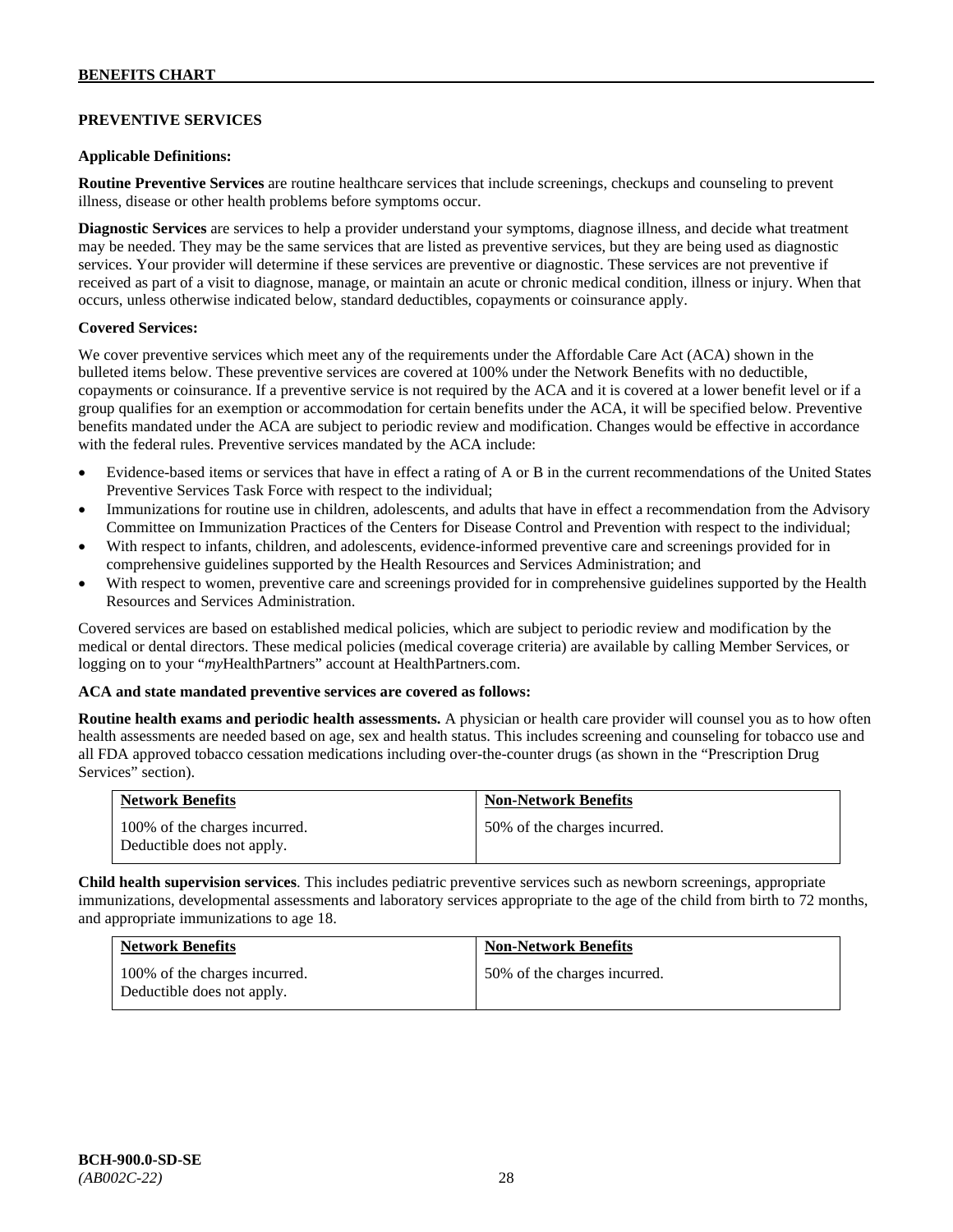### **Routine prenatal care and exams**

| <b>Network Benefits</b>                                     | <b>Non-Network Benefits</b>  |
|-------------------------------------------------------------|------------------------------|
| 100% of the charges incurred.<br>Deductible does not apply. | 50% of the charges incurred. |

**Routine postnatal care.** This includes health exams, assessments, education and counseling relating to the period immediately after childbirth.

| <b>Network Benefits</b>                                     | <b>Non-Network Benefits</b>  |
|-------------------------------------------------------------|------------------------------|
| 100% of the charges incurred.<br>Deductible does not apply. | 50% of the charges incurred. |

**Routine screening procedures for cancer.** This includes colorectal screening or other cancer screenings recommended by the USPSTF with an A or B rating. Women's preventive health services below describe additional routine screening procedures for cancer.

| Network Benefits                                            | <b>Non-Network Benefits</b>  |
|-------------------------------------------------------------|------------------------------|
| 100% of the charges incurred.<br>Deductible does not apply. | 50% of the charges incurred. |

**Professional voluntary family planning services.** This includes services to prevent or delay a pregnancy, including counseling and education. Services must be provided by a licensed provider.

| <b>Network Benefits</b>                                     | <b>Non-Network Benefits</b>  |
|-------------------------------------------------------------|------------------------------|
| 100% of the charges incurred.<br>Deductible does not apply. | 50% of the charges incurred. |

### **Adult immunizations**

| <b>Network Benefits</b>                                     | <b>Non-Network Benefits</b>  |
|-------------------------------------------------------------|------------------------------|
| 100% of the charges incurred.<br>Deductible does not apply. | 50% of the charges incurred. |

**Women's preventive health services.** This includes mammograms, screenings for cervical cancer (pap smears), breast pumps, human papillomavirus (HPV) testing, counseling for sexually transmitted infections, and counseling and screening for human immunodeficiency virus (HIV) and all FDA approved contraceptive methods as prescribed by a doctor, sterilization procedures, education and counseling (see the "Prescription Drug Services" section for coverage of oral contraceptive drugs). For women whose family history is associated with an increased risk for BRCA1 or BRCA2 gene mutations, we cover genetic counseling and BRCA screening without cost sharing, if appropriate and as determined by a physician.

| <b>Network Benefits</b>                                     | <b>Non-Network Benefits</b>  |
|-------------------------------------------------------------|------------------------------|
| 100% of the charges incurred.<br>Deductible does not apply. | 50% of the charges incurred. |

**Obesity Screening and Management.** We cover obesity screening and counseling for all ages during a routine preventive care exam. If you are age 18 or older and have a body mass index of 30 or more, we also cover intensive obesity management to help you lose weight. Your primary care doctor can coordinate these services.

| <b>Network Benefits</b>                                     | <b>Non-Network Benefits</b>  |
|-------------------------------------------------------------|------------------------------|
| 100% of the charges incurred.<br>Deductible does not apply. | 50% of the charges incurred. |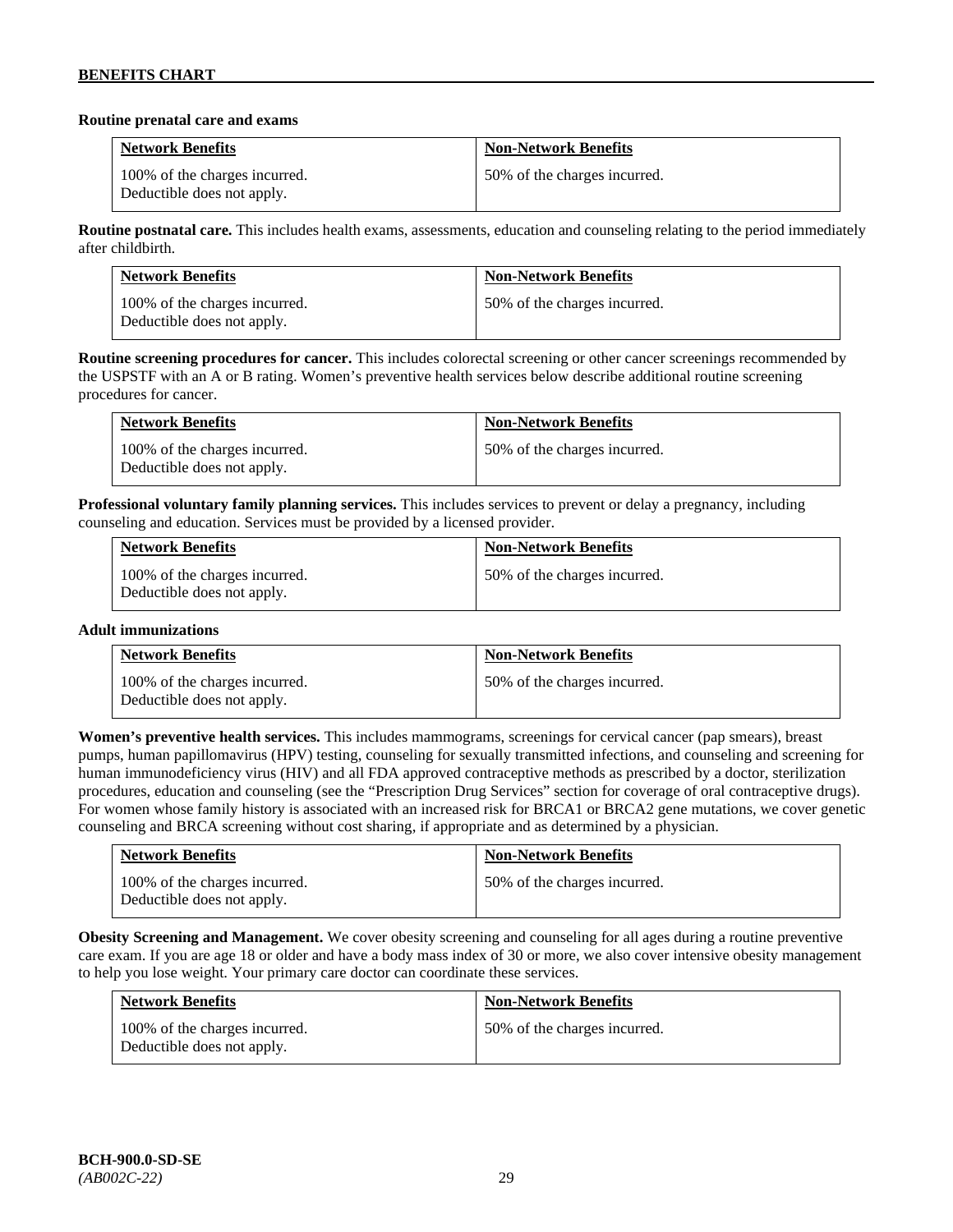### **In addition to any ACA or state mandated preventive services referenced above, we cover the following eligible services:**

#### **Routine eye and hearing exams**

| <b>Network Benefits</b>                                     | <b>Non-Network Benefits</b>  |
|-------------------------------------------------------------|------------------------------|
| 100% of the charges incurred.<br>Deductible does not apply. | 50% of the charges incurred. |

**Ovarian cancer surveillance tests for women who are at risk.** "At risk for ovarian cancer" means (1) having a family history that includes any of the following: one or more first-degree or second-degree relatives with ovarian cancer, clusters of female relatives with breast cancer or nonpolyposis colorectal cancer; or (2) testing positive for BRCA1 or BRCA2 mutations. "Surveillance tests for ovarian cancer" means annual screening using: CA-125 serum tumor marker testing, transvaginal ultrasound, pelvic examination or other proven ovarian cancer screening tests currently being evaluated by the federal Food and Drug Administration or by the National Cancer Institute.

| <b>Network Benefits</b>                              | <b>Non-Network Benefits</b>                             |
|------------------------------------------------------|---------------------------------------------------------|
| Coverage level is same as corresponding Network      | Coverage level is same as corresponding Non-Network     |
| Benefit, depending on type of service provided, such | Benefit, depending on type of service provided, such as |
| as Diagnostic Imaging Services, Laboratory Services  | Diagnostic Imaging Services, Laboratory Services        |
| Office Visits for Illness or Injury or Preventive    | Office Visits for Illness or Injury or Preventive       |
| Services.                                            | Services.                                               |

#### **Limitations:**

• Services are not preventive if received as part of a visit to diagnose, manage or maintain an acute or chronic medical condition, illness or injury. When that occurs, unless otherwise indicated above, standard deductibles, copayments or coinsurance apply.

### **Not Covered:**

See "Services Not Covered" in the Certificate.

### **TELEHEALTH/TELEMEDICINE SERVICES**

#### **Definitions:**

**Telehealth, Telemedicine, or Virtual Care.** This is a means of communication between a health care professional and a patient. This includes the use of secure electronic information, imaging, and communication technologies, including:

- interactive audio or audio-video
- interactive audio with store-and-forward technology
- chat-based and email-based systems
- physician-to-physician consultation
- patient education
- data transmission
- data interpretation
- digital diagnostics (algorithm-enabled diagnostic support)
- digital therapeutics (the use of personal health devices and sensors, either alone or in combination with conventional drug therapies, for disease prevention and management)

Services can be delivered:

Synchronously: the patient and health care professional are engaging with one another at the same time; or Asynchronously: the patient and health care professional engage with each other at different points in time.

**Telephone Visits.** Live, synchronous, interactive encounters over the telephone between a patient and a healthcare provider.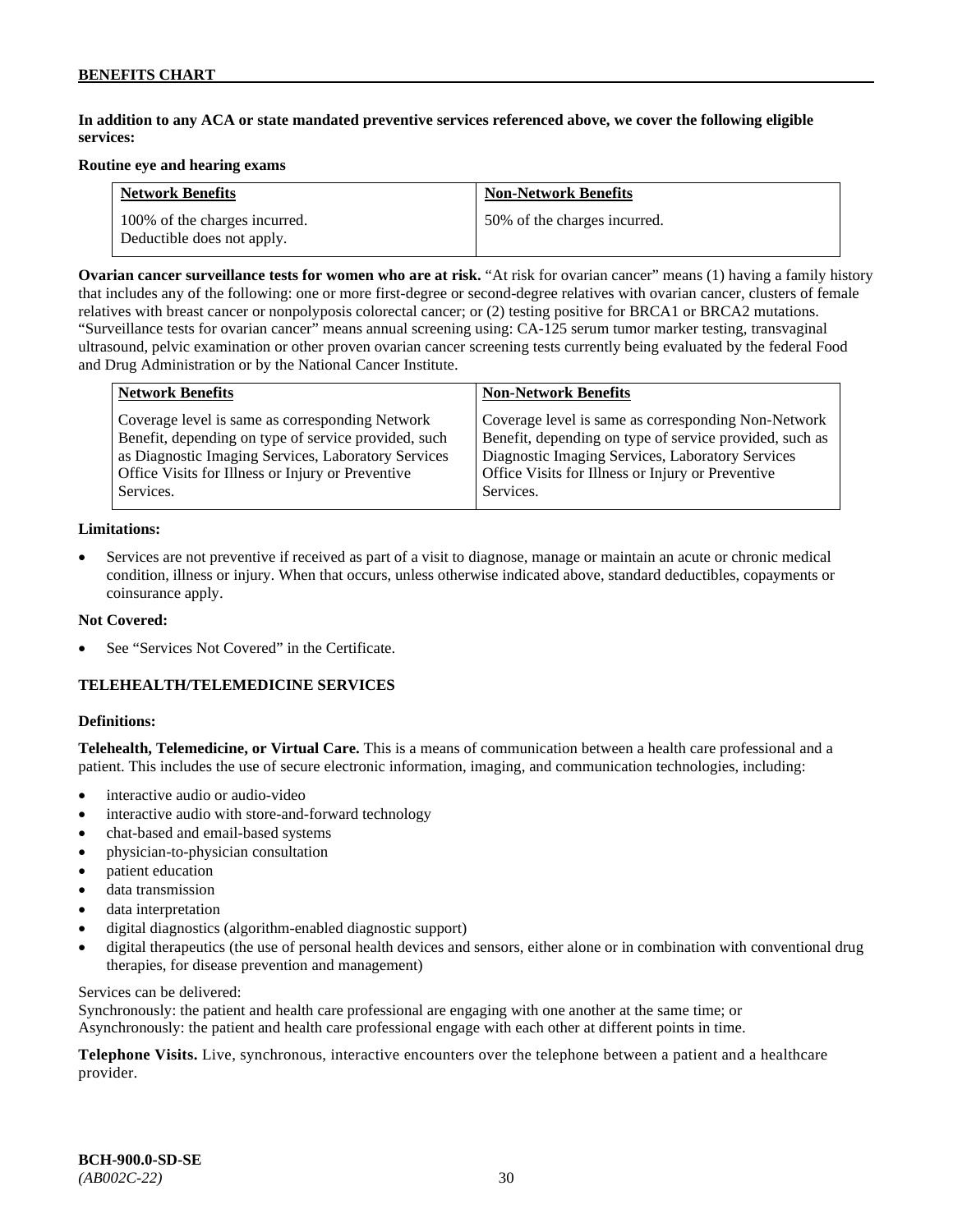**E-visit or chat-based visits.** Asynchronous online or mobile app encounters to discuss a patient's personal health information, vital signs, and other physiologic data or diagnostic images. The healthcare provider reviews and delivers a consultation, diagnosis, prescription or treatment plan after reviewing the patient's visit information.

**Virtuwell.** This is an online service for you to receive a diagnosis and treatment for certain conditions, such as a cold, flu, ear pain and sinus infections. You may access the Virtuwell website at [Virtuwell.com.](https://www.virtuwell.com/)

**Video Visits.** Live, synchronous, interactive encounters using secure web-based video between a patient and a healthcare provider.

#### **Covered Services:**

The Plan covers the following methods of receiving care for services that would be eligible under the Plan if the service were provided in person.

#### **Scheduled Telephone Visits**

| <b>Network Benefits</b>                                                                                     | <b>Non-Network Benefits</b>  |
|-------------------------------------------------------------------------------------------------------------|------------------------------|
| 100% of the charges incurred, subject to your<br>copayment of \$25 per visit.<br>Deductible does not apply. | 50% of the charges incurred. |

#### **E-visits**

#### **Access to online care through Virtuwell at [Virtuwell.com](http://www.virtuwell.com/)**

| <b>Network Benefits</b>                                    | <b>Non-Network Benefits</b> |
|------------------------------------------------------------|-----------------------------|
| 100% of the charges incurred.<br>Deductible does not apply | Not applicable.             |

#### **All other E-visits**

| <b>Network Benefits</b>                                                                                     | <b>Non-Network Benefits</b>  |
|-------------------------------------------------------------------------------------------------------------|------------------------------|
| 100% of the charges incurred, subject to your<br>copayment of \$25 per visit.<br>Deductible does not apply. | 50% of the charges incurred. |

#### **Video visits**

| <b>Network Benefits</b>                                                                                                                                                                          | <b>Non-Network Benefits</b>                                                                                                                            |
|--------------------------------------------------------------------------------------------------------------------------------------------------------------------------------------------------|--------------------------------------------------------------------------------------------------------------------------------------------------------|
| Coverage level is same as corresponding Network<br>benefit, depending on type of service provided, such as<br>Office Visits for Illness or Injury, Inpatient or<br>Outpatient Hospital Services. | Coverage level is same as corresponding Non-Network<br>Benefit, depending on type of service provided, such as<br>Office Visits for Illness or Injury. |

#### **Not Covered:**

See "Services Not Covered" in the Certificate.

### **TRANSPLANT SERVICES**

#### **Applicable Definitions:**

**Autologous.** This is when the source of cells is from the individual's own marrow or stem cells.

**Allogeneic.** This is when the source of cells is from a related or unrelated donor's marrow or stem cells.

**Autologous Bone Marrow Transplant.** This is when the bone marrow is harvested from the individual and stored. The patient undergoes treatment which includes tumor ablation with high-dose chemotherapy and/or radiation. The bone marrow is reinfused (transplanted).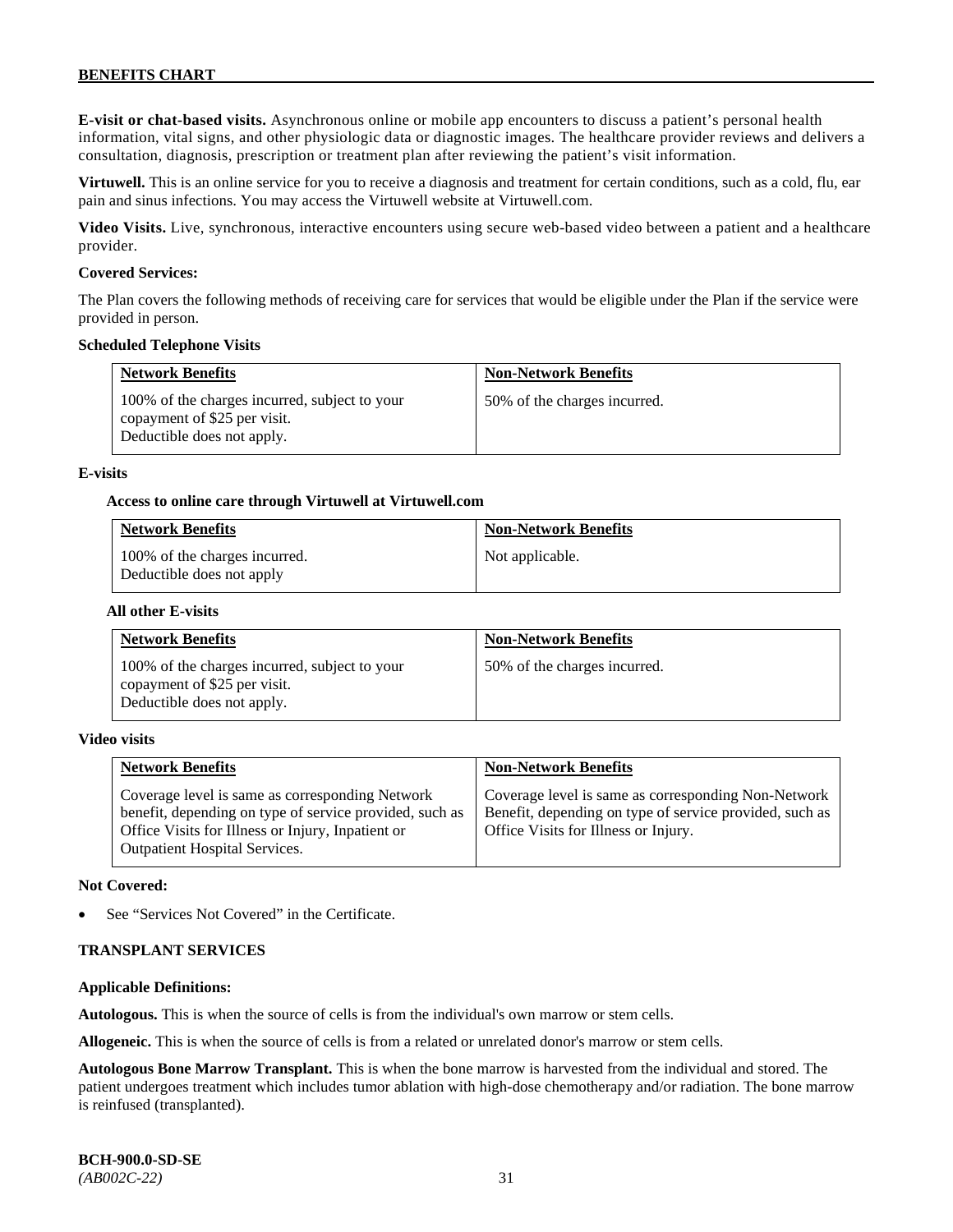**Allogeneic Bone Marrow Transplant.** This is when the bone marrow is harvested from the related or unrelated donor and stored. The patient undergoes treatment which includes tumor ablation with high-dose chemotherapy and/or radiation. The bone marrow is reinfused (transplanted).

**Autologous/Allogeneic Stem Cell Support.** This is a treatment process that includes stem cell harvest from either bone marrow or peripheral blood, tumor ablation with high-dose chemotherapy and/or radiation, stem cell reinfusion, and related care. Autologous/allogeneic bone marrow transplantation and high dose chemotherapy with peripheral stem cell rescue/support are considered to be autologous/allogeneic stem cell support.

**Designated Transplant Center.** This is any health care provider, group or association of health care providers designated by us to provide services, supplies or drugs for specified transplants for our Insureds.

**Transplant Services.** This is transplantation (including retransplants) of the human organs or tissue listed below, including all related post-surgical treatment, follow-up care and drugs and multiple transplants for a related cause. Transplant services do not include other organ or tissue transplants or surgical implantation of mechanical devices functioning as a human organ, except surgical implantation of an FDA approved Ventricular Assist Device (VAD) or total artificial heart, functioning as a temporary bridge to heart transplantation.

Prior authorization is required prior to consultation to support coordination of care and benefits.

#### **Covered Services:**

We cover eligible transplant services (as defined above) while you are covered under this Benefits Chart. Transplants that will be considered for coverage are limited to the following:

- Kidney transplants for end-stage disease.
- Cornea transplants for end-stage disease.
- Heart transplants for end-stage disease.
- Lung transplants or heart/lung transplants for: (1) primary pulmonary hypertension; (2) Eisenmenger's syndrome; (3) end-stage pulmonary fibrosis; (4) alpha 1 antitrypsin disease; (5) cystic fibrosis; and (6) emphysema.
- Liver transplants for: (1) biliary atresia in children; (2) primary biliary cirrhosis; (3) post-acute viral infection (including hepatitis A, hepatitis B antigen e negative and hepatitis C) causing acute atrophy or post-necrotic cirrhosis; (4) primary sclerosing cholangitis; (5) alcoholic cirrhosis; and (6) hepatocellular carcinoma.
- Allogeneic bone marrow transplants or peripheral stem cell support associated with high dose chemotherapy for: (1) acute myelogenous leukemia; (2) acute lymphocytic leukemia; (3) chronic myelogenous leukemia; (4) severe combined immunodeficiency disease; (5) Wiskott-Aldrich syndrome; (6) aplastic anemia; (7) sickle cell anemia; (8) non-relapsed or relapsed non-Hodgkin's lymphoma; (9) multiple myeloma; and (10) testicular cancer.
- Autologous bone marrow transplants or peripheral stem cell support associated with high-dose chemotherapy for: (1) acute leukemias; (2) non-Hodgkin's lymphoma; (3) Hodgkin's disease; (4) Burkitt's lymphoma; (5) neuroblastoma; (6) multiple myeloma; (7) chronic myelogenous leukemia; and (8) non-relapsed non-Hodgkin's lymphoma.
- Pancreas transplants for simultaneous pancreas-kidney transplants for diabetes, pancreas after kidney, living related segmental simultaneous pancreas kidney transplantation and pancreas transplant alone.

To receive Network Benefits, charges for transplant services must be incurred at a Designated Transplant Center.

The transplant-related treatment provided, including expenses incurred for directly related donor services, shall be subject to and in accordance with the provisions, limitations, maximum and other terms of this Benefits Chart.

Medical and hospital expenses of the donor are covered only when the recipient is an Insured and the transplant and directly related donor expenses have been prior authorized for coverage. Treatment of medical complications that may occur to the donor are not covered. Donors are not considered Insureds, and are therefore not eligible for the rights afforded to Insureds under the Certificate.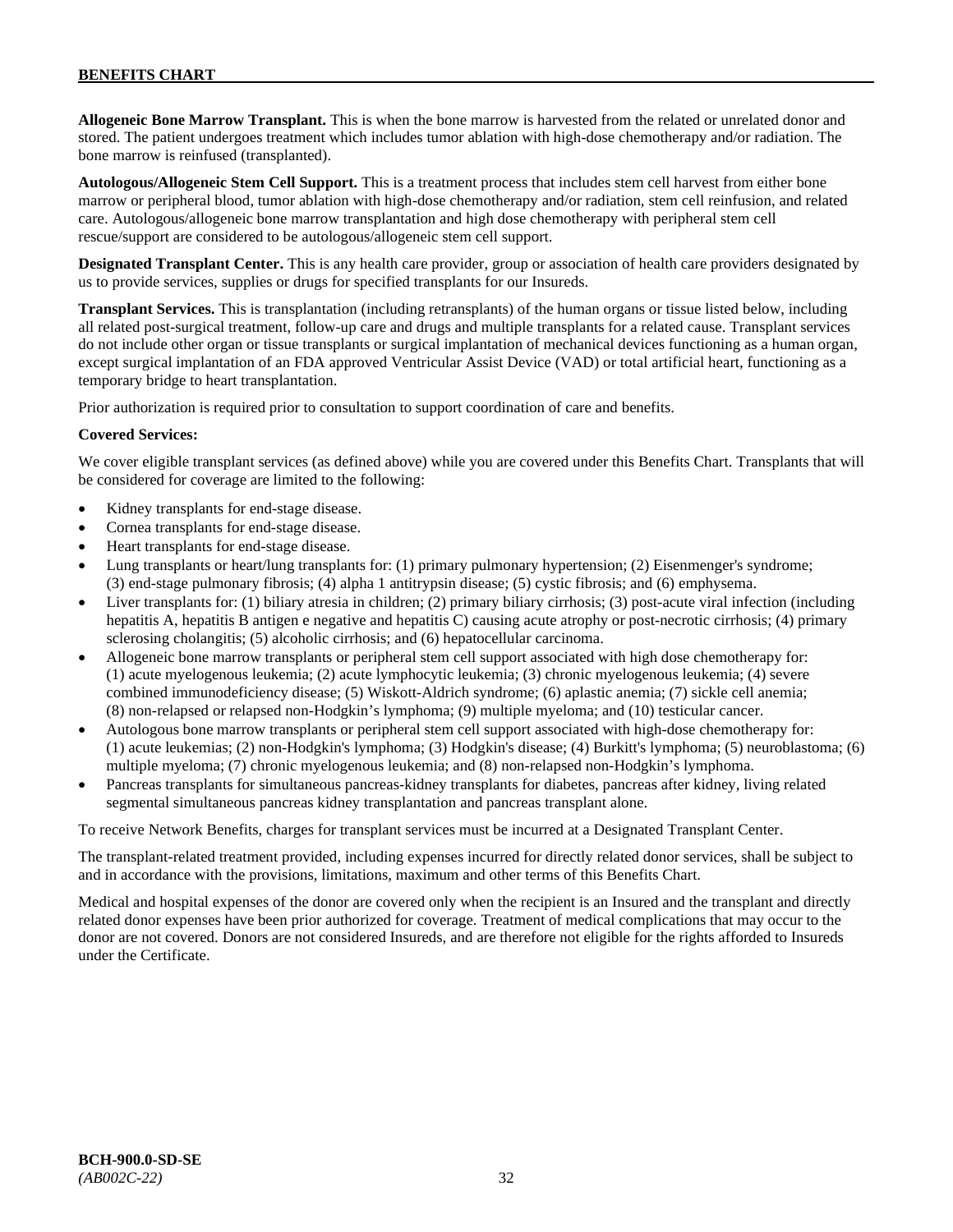The list of eligible transplant services and coverage determinations are based on established medical policies, which are subject to periodic review and modifications by the medical director.

| <b>Network Benefits</b>                          | <b>Non-Network Benefits</b>                          |
|--------------------------------------------------|------------------------------------------------------|
| See Network Inpatient Hospital Services benefit. | See Non-Network Inpatient Hospital Services benefit. |

### **Transplant travel benefit for network benefits**

We may provide travel and lodging when an Insured needs a transplant and a designated transplant center is greater than 100 miles from the Insured's primary address.

This benefit is subject to our medical policies (medical coverage criteria). Coverage criteria are available by calling Member Services, or logging on to your "*my*HealthPartners" account a[t healthpartners.com.](http://www.healthpartners.com/)

When submitting receipts for travel and lodging, the Insured will need to attach a letter explaining that the receipts are in conjunction with an authorized organ or bone marrow transplant and include the recipient's name and member ID number or complete a Lodging and Travel Claim form with the receipts.

| <b>Network Benefits</b>                                                                                                                                                                                                                                 | <b>Non-Network Benefits</b> |
|---------------------------------------------------------------------------------------------------------------------------------------------------------------------------------------------------------------------------------------------------------|-----------------------------|
| Transplant travel benefits are covered under the<br>Network transplant services benefit.                                                                                                                                                                | No coverage.                |
| Expenses for travel and lodging for the insured (the<br>transplant recipient) and one adult companion, or up to<br>two companions for a transplant recipient who is a<br>minor dependent, may be covered up to a maximum of<br>\$10,000 per transplant. |                             |
| Lodging coverage is limited to \$100 per day.                                                                                                                                                                                                           |                             |

### **Not Covered:**

- We consider the following transplants to be investigative and do not cover them: surgical implantation of mechanical devices functioning as a permanent substitute for human organ, non-human organ implants and/or transplants and other transplants not specifically listed in this Benefits Chart.
- See "Services Not Covered" in the Certificate.